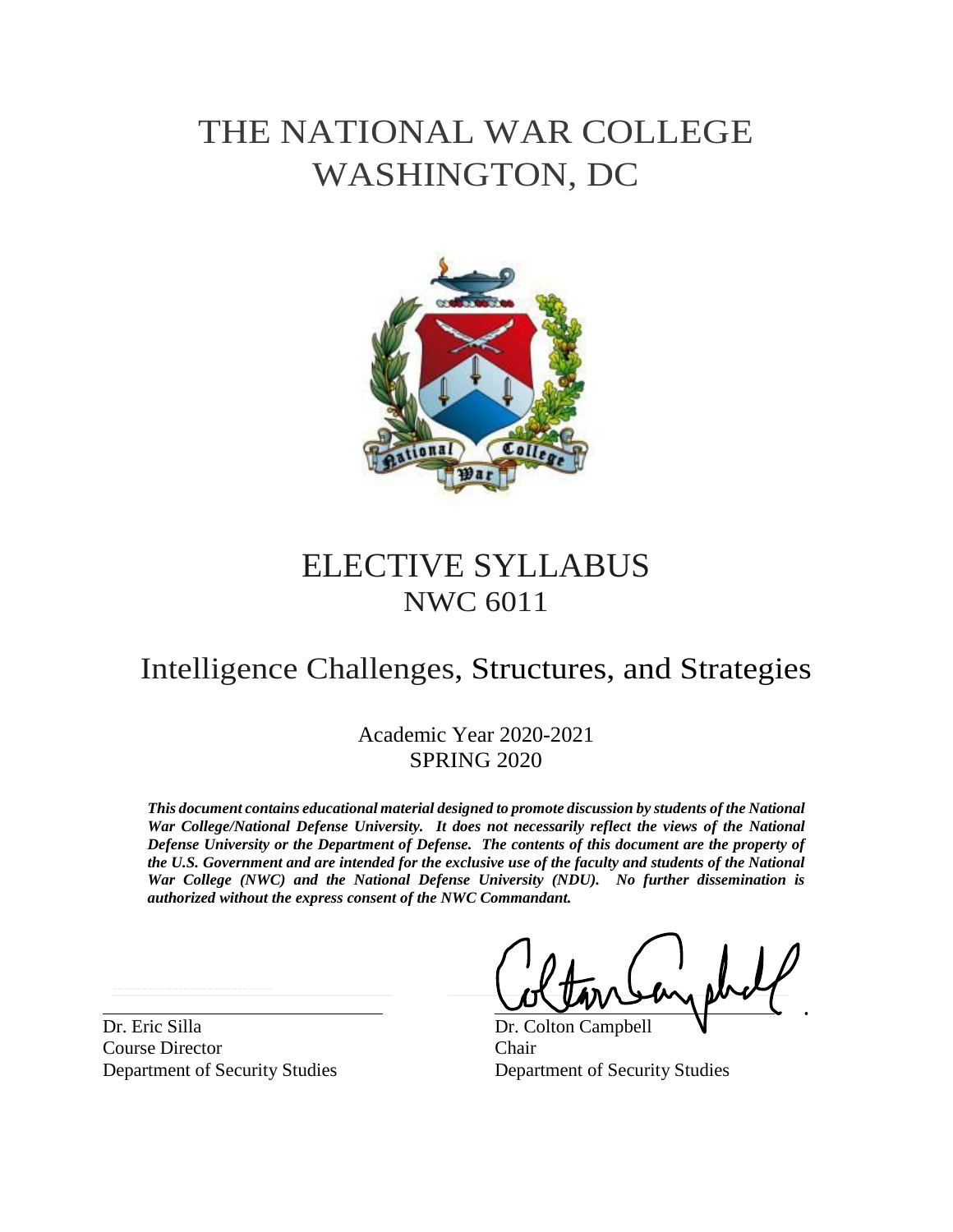## *NWC 6011: Intelligence Challenges, Structures, and Strategies* **Fall 2020 (Academic Year 2020-2021)**

|                              | <b>Topic</b>   | <b>Tuesday</b><br><b>Class Dates</b> | <b>Title</b>                                                                                              |
|------------------------------|----------------|--------------------------------------|-----------------------------------------------------------------------------------------------------------|
| <b>BLOCK</b>                 | $\mathbf{1}$   | 15 September 2020<br>0830-1030       | The Nature and Role of Intelligence in National<br><b>Security</b>                                        |
|                              | $\overline{2}$ | 22 September 2020<br>0830-1030       | <b>Intelligence Community Evolution and Reform</b>                                                        |
|                              | 3              | 29 September 2020<br>0830-1030       | <b>Collection Capabilities and Challenges: the "-INTs"</b>                                                |
|                              | $\overline{4}$ | 6 October 2020<br>0830-1030          | <b>Intelligence Analysis and Dissemination</b>                                                            |
|                              | 5              | 13 October 2020<br>0830-1030         | <b>Covert Action and Other Sensitive Operations</b>                                                       |
| $\mathbf{a}$<br><b>BLOCK</b> | 6              | 20 October 2020<br>0830-1030         | <b>IC Integration and Collaboration</b>                                                                   |
|                              | $\tau$         | 27 October 2020<br>0830-1030         | <b>Intelligence and Policy</b>                                                                            |
|                              | 8              | 3 November 2020<br>0830-1030         | <b>IC Support to the Military</b>                                                                         |
|                              | 9              | 10 November 2020<br>0830-1030        | The Broader Intelligence World                                                                            |
| $\omega$<br><b>BLOCK</b>     | 10             | 17 November 2020<br>0830-1030        | <b>Domestic Influences on Intelligence: Budgets,</b><br><b>Opinions, and Oversight</b><br><b>Memo Due</b> |
|                              | 11             | 1 December 2020<br>0830-1030         | <b>Intelligence Success and Failure</b>                                                                   |
|                              | 12             | 8 December 2020<br>0830-1030         | <b>Strategic Views on Intelligence: The Coming Decade</b><br>and Beyond<br><b>Student Briefings Due</b>   |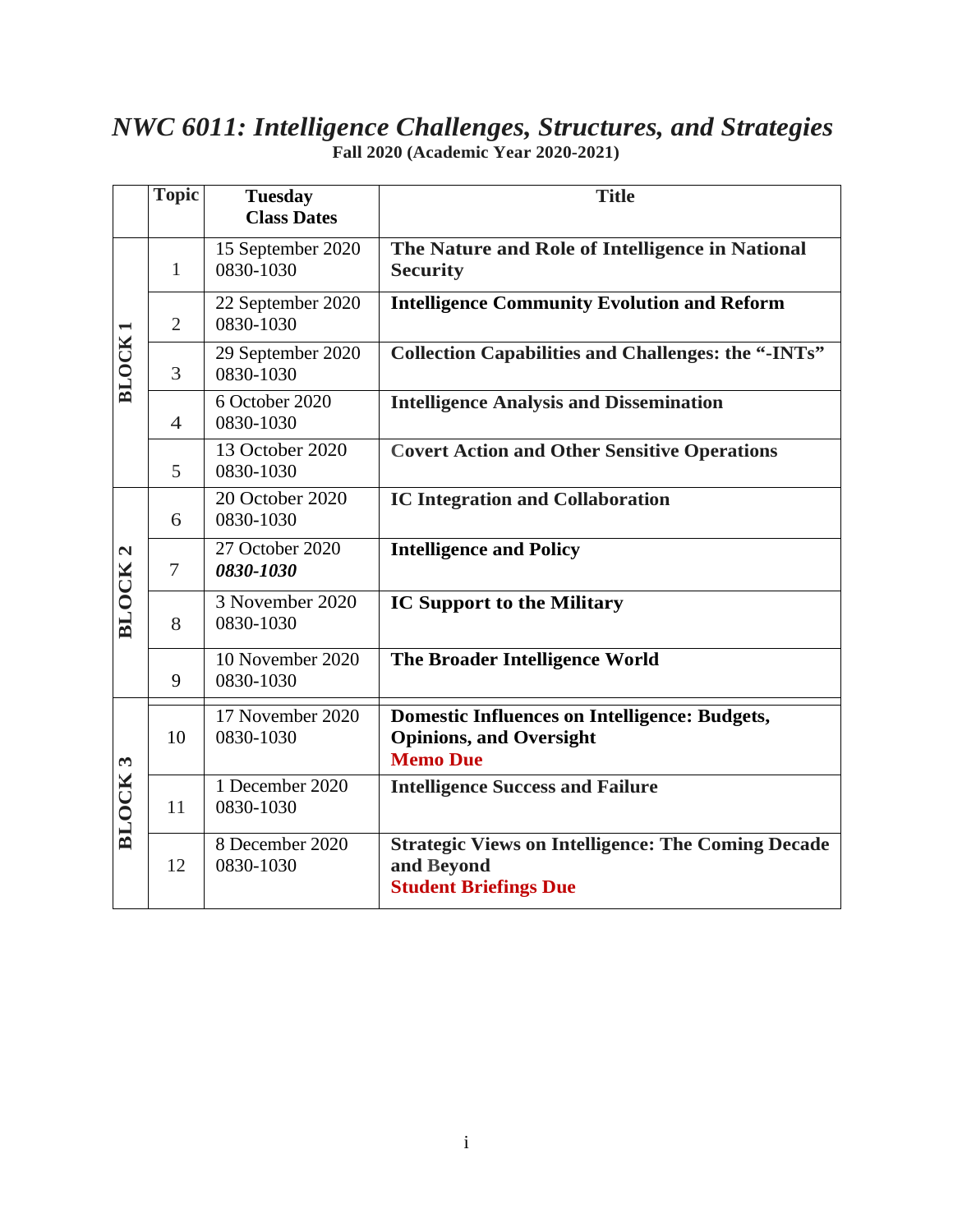## **INTRODUCTION**

#### SECURITY CLEARANCE NOTE

#### *This elective course is open only to US students and requires a TOP SECRET security clearance*

*with an active SCI read-in.* Although the syllabus and assigned take-home readings are unclassified, on-campus class meetings will take place in a secure classroom (SCIF) and regularly cover classified subjects. *Remote class sessions via Blackboard or other online platforms will be strictly unclassified.* The course director will aim to maximize classified class meetings on-campus while adhering to health safety protocols. Conditions permitting, the class will conduct a site visit to IC agency for classified briefings and tour at some point during the semester.

#### *Students are responsible for confirming their clearance information is on file with NDU Security (and for arranging an SCI read-in, if needed) prior to the start of classes.*

Students are also responsible for having their home organization's security office pass any necessary clearance information to NDU Security via fax (send on department/agency letterhead to 202-685-3765) or via JPAS (use SMO code W37WAA2 for SCI level; SMO code W37WAA6 for non-SCI collateral-level).

#### COURSE OVERVIEW

This course provides rising senior strategists and policymakers with a foundation for interacting with and leveraging the capabilities of the US intelligence community in the pursuit of US national security. It introduces the basic concepts of strategic intelligence collection and analysis. *It is NOT designed to create intelligence officers.* Rather, it offers practical insight into how to be an effective consumer of national intelligence and informed contributor to intelligence-related dialogue. Instruction will consist of in-class or online discussion, guest speakers, and, if conditions permit, a site visit for briefings and tour at an IC agency.

The course explores the organizational and functional aspects of intelligence and surveys IC elements, capabilities, and services that support warfighters and civilian policymakers in all branches of government. It is meant to help students achieve a holistic understanding of how the IC's different parts work with each other and the challenges the IC faces in supporting strategic decision makers. It is also designed to help students think critically and strategically about the missions and roles that the IC and its elements play in the US national security process.

*No prior experience with intelligence is required for this course. Given the course's introductory level, students with extensive familiarity with the intelligence community and strategic intelligence are discouraged from enrolling. Please note that this course focuses primarily on intelligence at the strategic level and covers the intelligence community's support for the tactical and operation needs of warfighters only in passing. Prior experience with tactical intelligence may be helpful but not often relevant to classroom discussions. This course is appropriate if you have had some interactions with intelligence professionals but would like to understand the "bigger picture" and strategic role of intelligence.*

#### APPROACH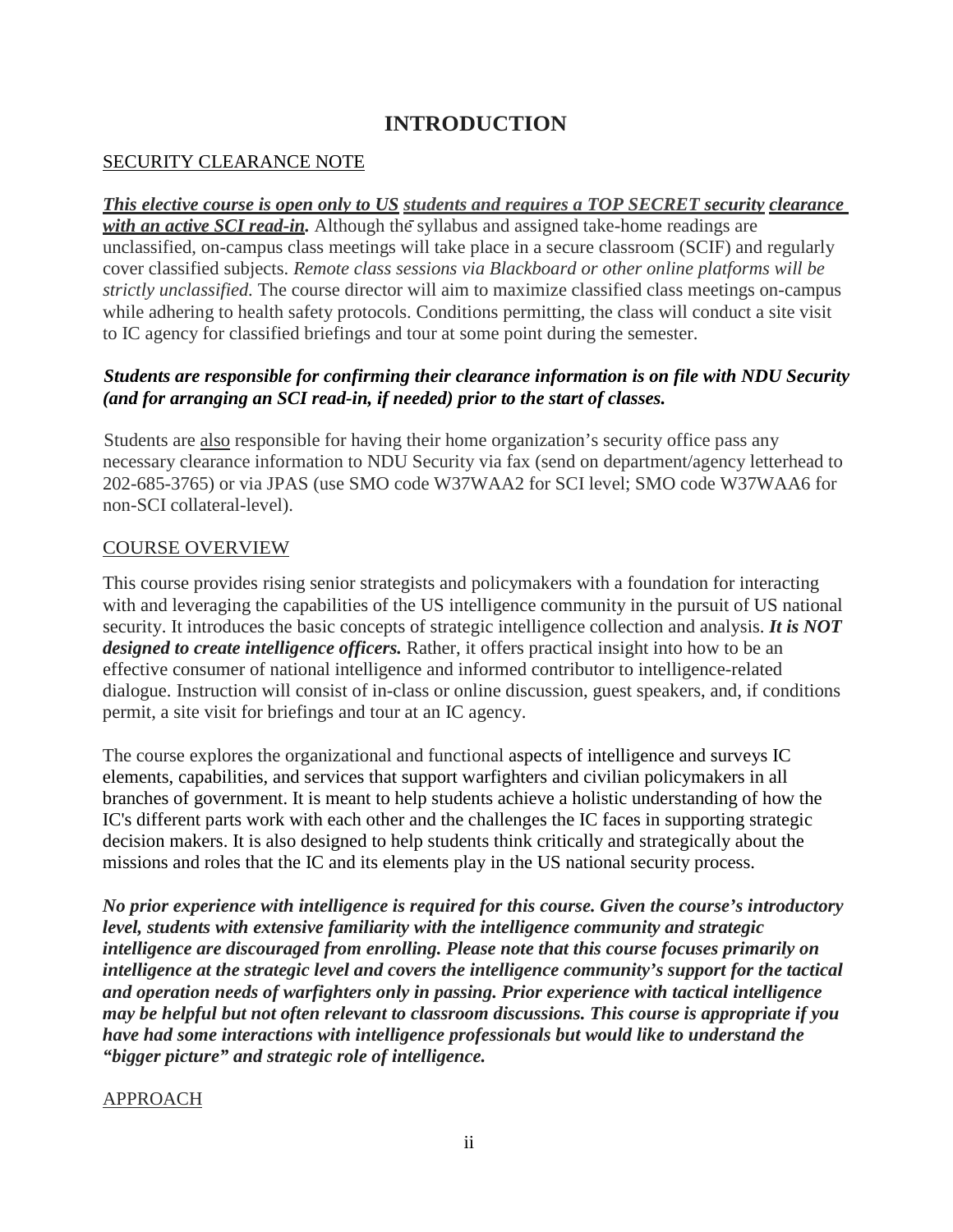The course consists of 12 sessions that will include guest speakers, student presentations, team exercises, and, if conditions permit, a site-visit to an IC agency. When available, other National War College IC chairs will join seminar discussions to maximize the diversity of experience, expertise, and perspective in the classroom. The goal is to create an unconstrained environment that will foster insightful discussion and analysis from multiple perspectives.

The course is organized around three main blocks:

- Topics 1-5 focus on the foundational elements and undercurrents below the IC's oftenpublicized surface; the role of US intelligence at the national level; and the various IC components, capabilities, and current challenges.
- Topics 6-9 build on that foundation to examine some of the IC's non-traditional challenges and roles, including intelligence support to homeland security issues.
- Topics 10-12 focus on broader structural, legal, and ethical constraints, in addition to ways to think about intelligence as a core key element of any long-term strategic approach to national security.

#### COURSE LEARNING OBJECTIVES

Weekly Seminar Objectives are tailored to each lesson, but students by the end of the course should be able to:

1. *Identify* the most significant organizational and functional "moving parts" and challenges confronting the US IC at the national strategic level.

2. *Explain* the various IC members' missions, capabilities, tools, methods, and processes as applied to achieving national security objectives.

3. *Describe* how intelligence serves as a set of tools for statecraft/foreign policy, and distinguish the appropriate roles of intelligence in national-level decision making.

4. *Evaluate* key elements in determining intelligence relative success and failure.

5. *Articulate* the range of challenges and constraints confronted by policymakers and intelligence practitioners in the interplay of the intelligence process and national security decision making. 6. *Analyze* the four fundamental roles of intelligence: defending the homeland;conducting activities abroad; providing support to military operations; and supporting policymakers.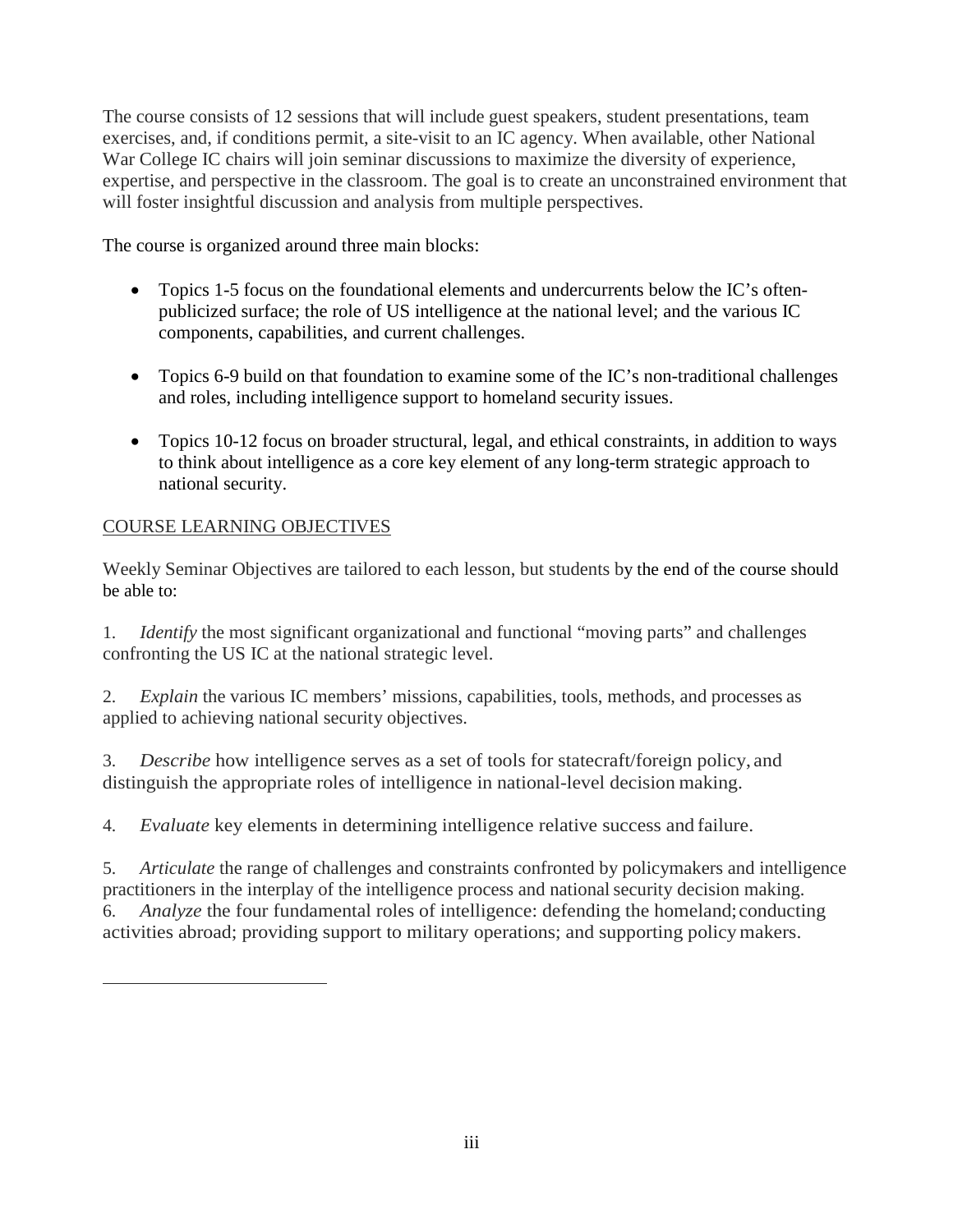### ASSIGNMENTS AND GRADING POLICY

Final grades will be based on seminar performance/contribution/presentation, and one paper. Students must meet all stated course objectives to pass the course; any student who questions his/her own ability to meet all course objectives, regardless of compensatory work completed for absences, should ask the faculty lead for further remedial assistance.

- **Participation and Contribution: (60% of grade)** This is based on how effectively one engages in class discussions, individual or team exercises, and presentations, to which contributions advance the discourse, whether contributions reflect an understanding of the assigned materials, and one's participation in site visits.
- **Paper:** (20% of grade) Students will write a three-page unclassified memo analyzing key lessons learned from an intelligence success/failure and identifying related best practices for interacting with the IC when drafting national security strategy.
- **Briefing: (20% of grade)** Students will present a 5-minute unclassified powerpoint briefing that details an intelligence strategy for a current national security challenge. The strategy should leverage at least three distinct intelligence capabilities from at least three different IC components.

#### REQUIRED TEXT

• Lowenthal, Mark. *Intelligence: From Secrets to Policy*, 8th Edition, (Washington DC: CQ Press, 2019) [ISBN-10: 1544325061; ISBN-13: 978-1544325064] *[Student Issue]*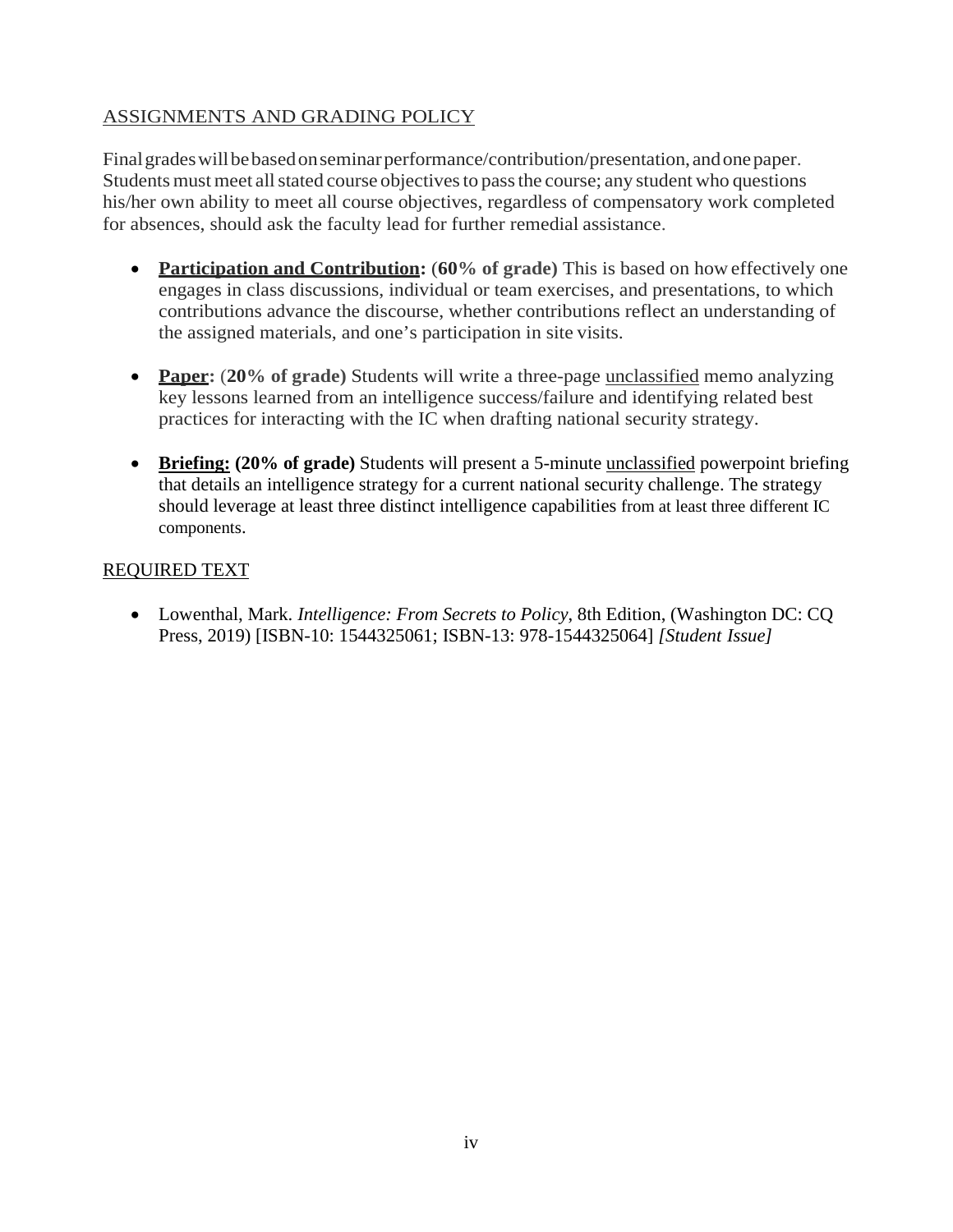## **Topic 1 The Nature and Role of Intelligence in National Security**

Tuesday, 15 September 2020, 0830-1030

#### **OVERVIEW**

This session begins our exploration of intelligence and its interplay with national security strategy and decision-making. We first consider the essence of "intelligence" as a foundation for understanding the larger IC, its organizations, and its processes. We then introduce the intersecting roles of US intelligence, strategy, and policy institutions that drive the intelligence process. Recognizing the convergent and divergent needs of civilian policymakers, strategists, and warfighters is key to understanding that process. We will connect these issues to other NDU core courses and revisit the issues in greater detail in later sessions of this course.

In February 2014, then-Director of National Intelligence (DNI) Jim Clapper highlighted two key developments in his unclassified opening remarks to the Senate Select Committee on Intelligence: "unpredictable instability is the 'new normal'" and "pervasive uncertainty makes it all the harder to predict the future…."1 Today's national security discourse, especially in the context of the COVID-19 crisis, reflects similar themes: threats are changing quickly and broadly; the nature and drivers of threats are increasingly ambiguous; and analytic, operational, and administrative processes must be continuously adapted to stay ahead of new developments.

Understanding organizational diagrams, process-focused flow charts, and general collection & analysis activity is insufficient for comprehending intelligence and its role within the broader suite of "instruments of national power." National-level strategists must understand the IC's key drivers and functions and be able to critically assess and evaluate their interrelationships.

#### SEMINAR OBJECTIVES

- 1. *Analyze* what "intelligence" means in today's global and technologicallysavvy world.
- 2. *Describe* the evolution of the IC and its "intelligence cycle."
- 3. *Identify* the role of intelligence in national security discussions and decisions.
- 4. *Explain* the different intelligence roles in relation to policymakers (and policy support), strategists (and strategy), and warfighters (and military operations).

<sup>&</sup>lt;sup>1</sup> DNI Clapper Opening Statement on the Worldwide Threat Assessment Before the Senate Armed Services Committee, 26 February 2015. Accessed 6 July 2018 from [https://www.dni.gov/index.php/newsroom/congressional](https://www.dni.gov/index.php/newsroom/congressional-testimonies/congressional-testimonies-2015/item/1175-dni-clapper-opening-statement-on-the-worldwide-threat-assessment-before-the-senate-armed-services-committee)[testimonies/congressional-testimonies-2015/item/1175-dni-clapper-opening-statement-on-the-worldwide-threat-](https://www.dni.gov/index.php/newsroom/congressional-testimonies/congressional-testimonies-2015/item/1175-dni-clapper-opening-statement-on-the-worldwide-threat-assessment-before-the-senate-armed-services-committee) [assessment](https://www.dni.gov/index.php/newsroom/congressional-testimonies/congressional-testimonies-2015/item/1175-dni-clapper-opening-statement-on-the-worldwide-threat-assessment-before-the-senate-armed-services-committee)[before-the-senate-armed-services-committee.](https://www.dni.gov/index.php/newsroom/congressional-testimonies/congressional-testimonies-2015/item/1175-dni-clapper-opening-statement-on-the-worldwide-threat-assessment-before-the-senate-armed-services-committee)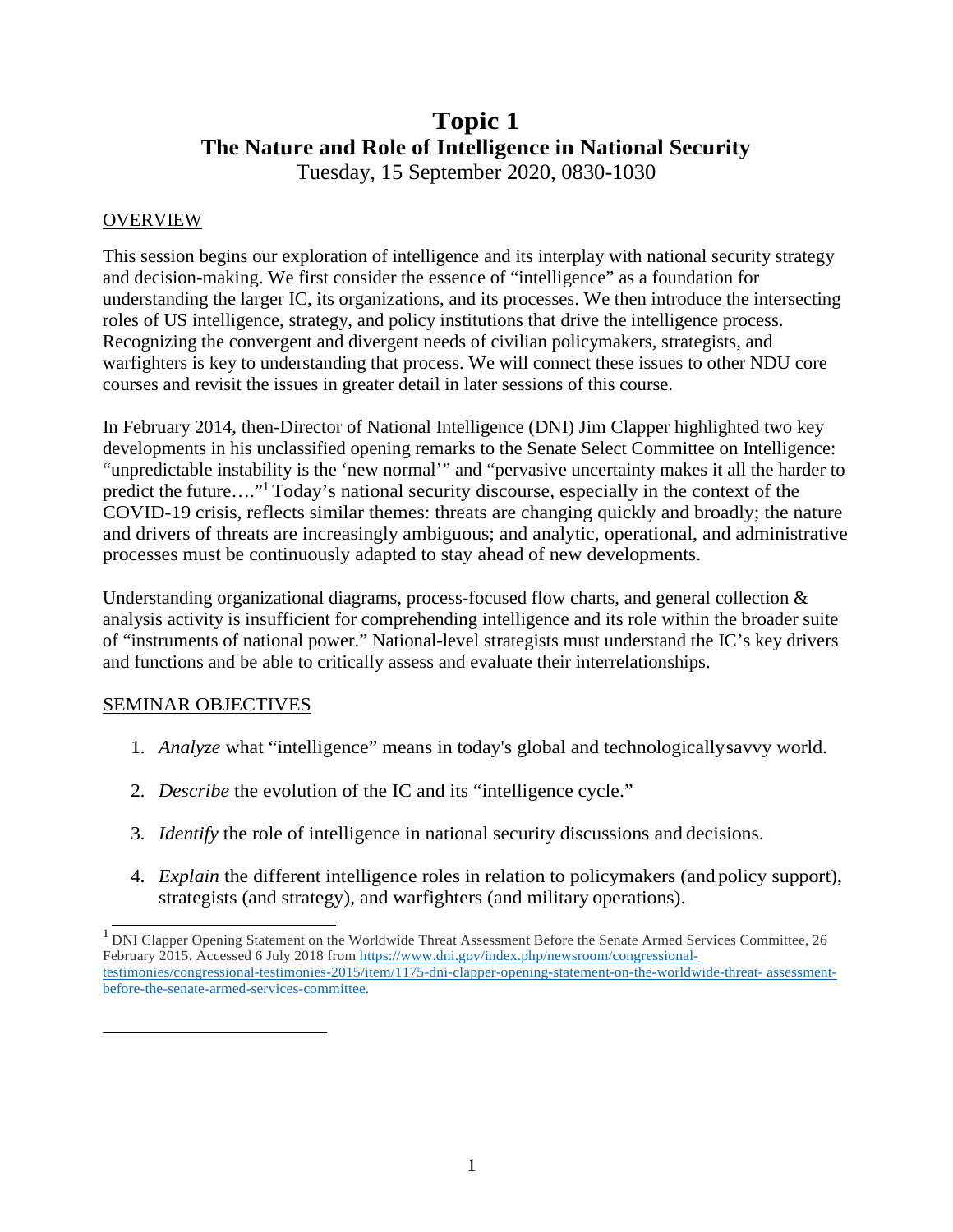#### ISSUES FOR CONSIDERATION

- What do we mean by "intelligence" in the traditional sense; why are there multiple definitions; and how does it differ from "information" in the typical sense?
- What is the purpose of intelligence (e.g., provide decision advantage, or elevate the level of discussion by strategic leaders)?
- How does intelligence work as an instrument of national power in its own right and as an enabler of other instruments?
- How is intelligence used at the national level, to include the roles of the DNI, NIMs, NIOs, etc.?
- What are the challenges facing the IC, to include resources, time, integration, etc.?

#### REQUIRED READINGS (47 pages *plus 39 pages to skim*)

- A) Lowenthal, Mark. "Chapter 1. What is 'Intelligence'?" in *Intelligence: From Secretsto Policy, 8th Edition, (Washington DC: CQ Press, 2014): 1-11. (11 pages)*
- B) Office of the Director of National Intelligence. *National Intelligence Strategy of the United States, 2019* (Washington, DC, 2019). Accessed 20 May 2020 [\(Weblink\)](https://www.dni.gov/files/ODNI/documents/National_Intelligence_Strategy_2019.pdf): 5-17 (13 pages).
- C) National Commission on Terrorist Attacks. *The 9/11 Commission Report* (New York: W.W. Norton). Accessed 6 July 2018 [\(Weblink\)](http://govinfo.library.unt.edu/911/report/911Report.pdf):198-214 (17 pages).
- D) Moore, David T. "The Failure of Normal Intelligence" in *Sensemaking: A Structure for An Intelligence Revolution* (National Defense Intelligence College, March 2011). Accessed 6 July 2018 [\(Weblink\)](http://ni-u.edu/ni_press/pdf/Sensemaking.pdf): 11-16 (6 pages) *[Optional: skim pp. 17-36].*

#### SKIM

E) Coates, Daniel. "Statement for the Record: Worldwide Threat Assessment of theUS Intelligence Community," 29 January 2019. Accessed 16 July 2019 [\(Weblink\)](https://www.dni.gov/files/documents/Newsroom/Testimonies/Final-2018-ATA---Unclassified---SASC.pdf): 4-42 (39 pages).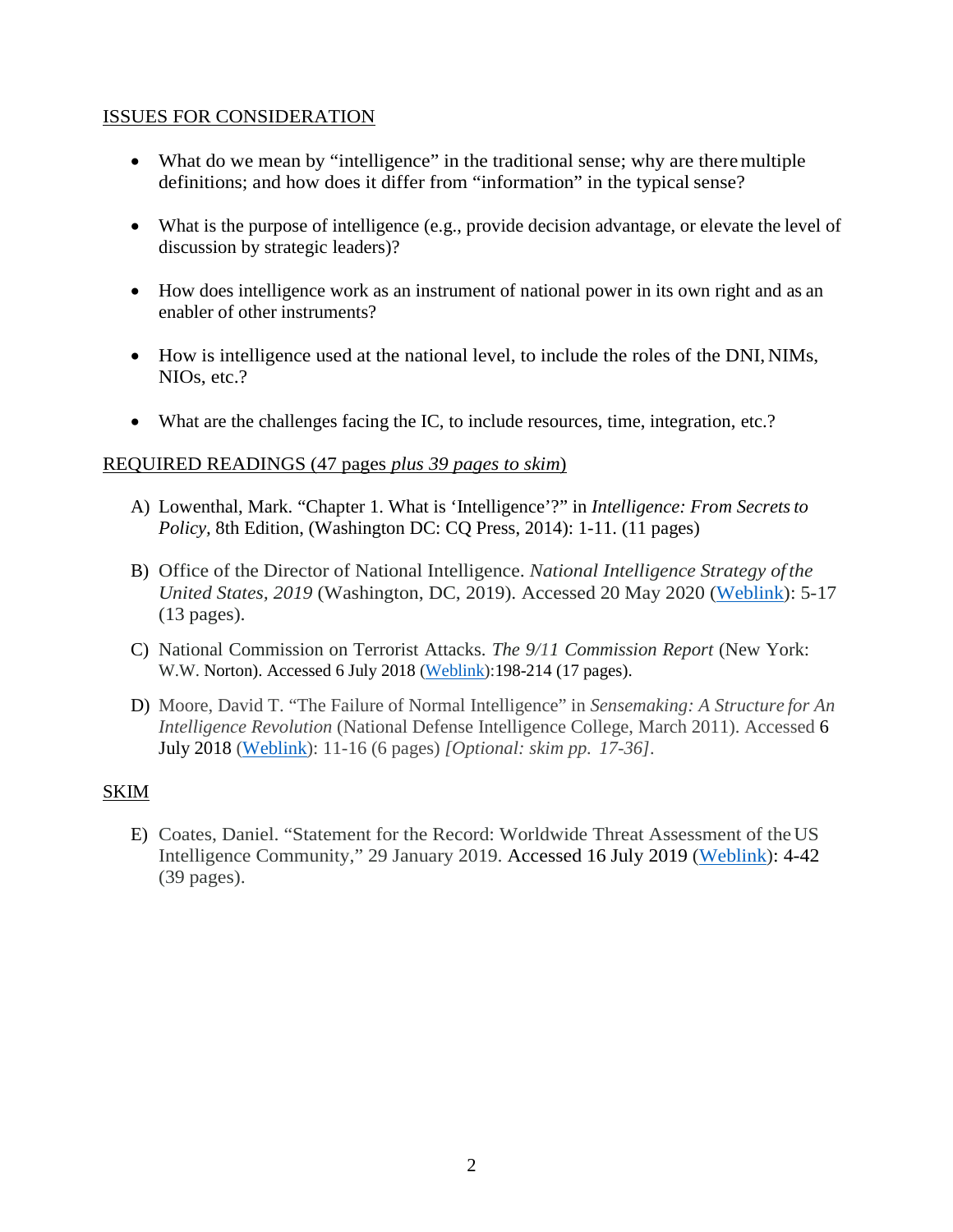## **Topic 2 Intelligence Community Evolution and Reform** Tuesday, 22 September 2020, 0830-1030

#### OVERVIEW

Having considered the broad aspects of US intelligence and national security decision making, we now focus on the IC, its history, and the current organizationalstructure among the 17 different IC components.We will see how, for example, notions of "tactical," "operational," and "national (strategic) intelligence" have evolved over time and become increasingly blurred. As a post-WWII concept, the IC is comparatively young and continues to evolve. We will examine the early days of the IC, discuss the changing role of the Directors of Central Intelligence (DCIs), and review the post 9/11 reforms that led to the creation of the Office of the Director of National Intelligence (ODNI).

The public personas of different IC components are based largely on their reputations in the media and can be misleading to outsiders. IC insiders also harbor their own biases based on personal experiences and institutional loyalties. We will aim to correct these perceptions and discuss the challenges of IC integration, with a focus on the specific missions and authorities of the CIA, DIA, NGA, NSA, and FBI.

#### SEMINAR OBJECTIVES

- 1. *Differentiate* between "national intelligence" and "operational/tactical intelligence"
- 2. *Describe* the current IC organizational structure under the Director of National Intelligence and how the DNI structure is designed to more fully integrate the IC.
- 3. *Explain* the historical context for the IC's current organizational structure, as well as the associated pros and cons.
- 4. *Present* an argument on whether the evolution of national intelligence since 9/11 has improved the ability of national security decision-makers to understand the problems, mysteries, and complexities.

#### **ISSUES FOR CONSIDERATION**

- What is the DNI's role; how does it differ from the original Director of Central Intelligence?
- How has the IC changed since  $9/11$ ; have those changes improved the flow of all-source intelligence information to decision makers?
- What issues do you see with the various elements' missions and activities; redundancies, conflicting interests, gaps, etc.?

#### REQUIRED READINGS (76 pages)

A) DeVine, Michael E. *In Focus: The Director of National Intelligence (DNI),* (Washington, DC: Congressional Research Service, 10 May 2019). 1-2 (2 pages).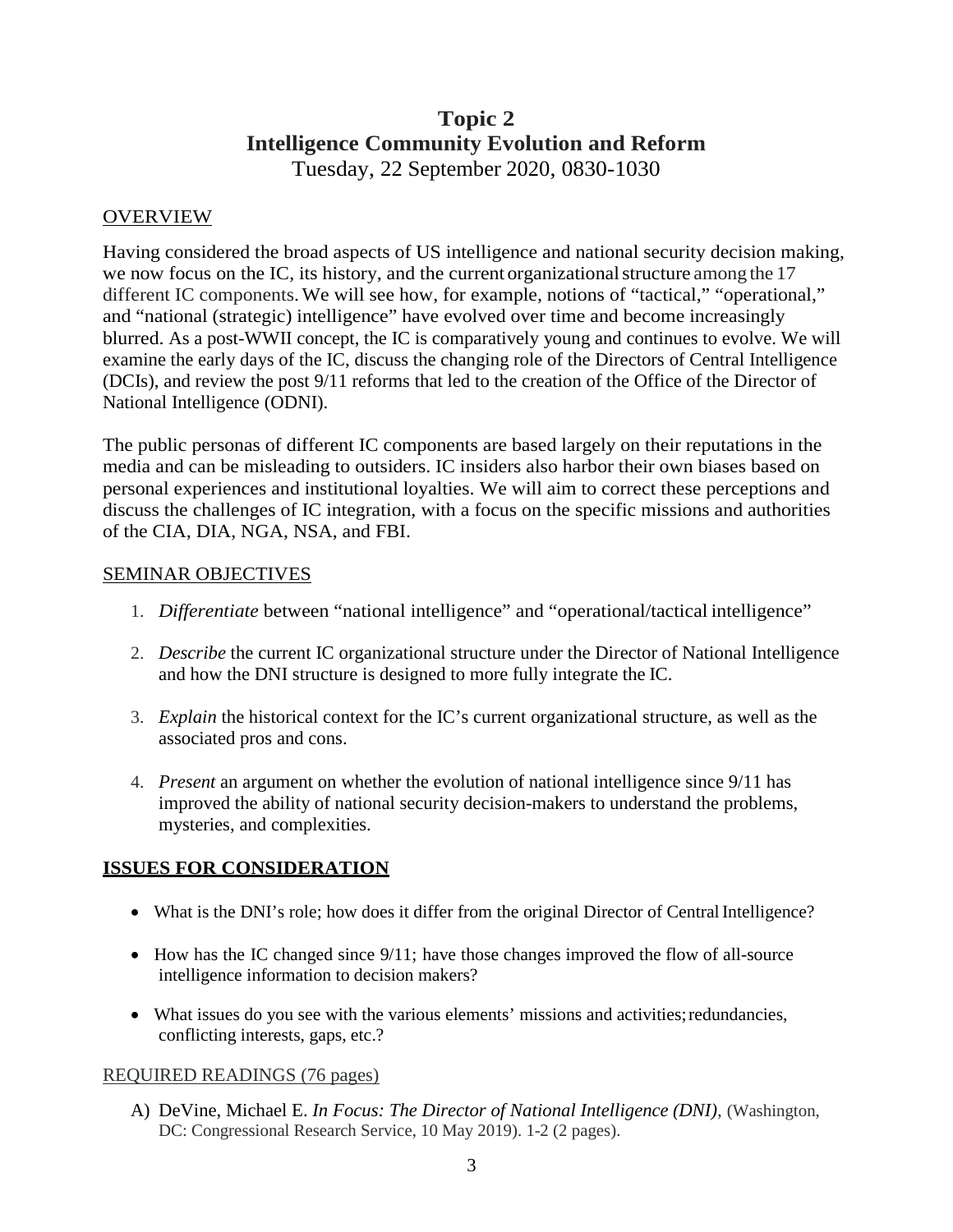- B) Lowenthal, Mark. *Intelligence: From Secrets to Policy,* 8th Edition, (Washington, DC: CQ Press, 2017): 13-58, 466-472 *[Student Issue]*. (53 pages).
- C) DeVine, Michael E. *Congressional Oversight of Intelligence: Background and Selected Options for Further Reform,* (Washington, DC: Congressional Research Service, 4 December 2018). 9-15 (7 pages).
- D) White House. *Executive Order 12333* (with 2003, 2004, and 2008 amendments). Accessed 6 July 2018 [\(Weblink\)](https://www.dni.gov/index.php/ic-legal-reference-book/executive-order-12333): parts I and II (~14 pages). *[Parts of this EO are used in multiple weeks.]*

#### OPTIONAL

- A) US Senate Select Committee on Intelligence. *Intelligence Reform and Terrorism Prevention Act of 2004,* Subtitles A, B, and F. Accessed 6 July 2018 [\(Weblink\)](https://www.intelligence.senate.gov/sites/default/files/laws/pl108-458.pdf): pp. 7- 36, 36-40, and 48-52 (40 pages).
- B) Office of the Director of National Intelligence. "Members of the IC" (Online). Accessed 18 July 2019 [\(Weblink\)](https://www.dni.gov/index.php/what-we-do/members-of-the-ic). *[Review the descriptions of each IC element's mission; these will look familiar from other readings, so just skim for gap-filling details.]*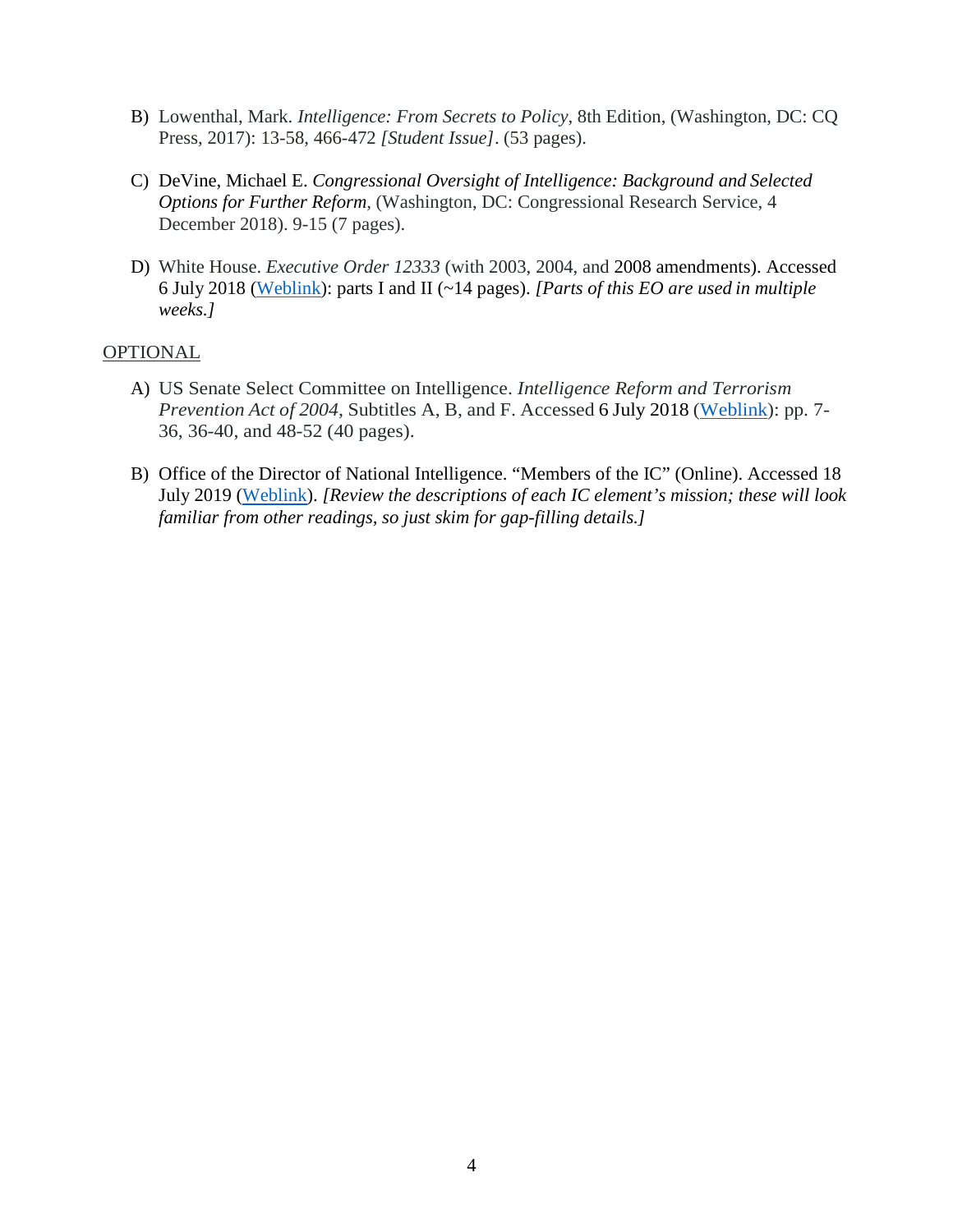## **Topic 3 Collection Capabilities and Challenges: the "-INTs"** Tuesday, 29 September 2020, 0830-1030

#### **OVERVIEW**

In this session, we examine the capabilities and challenges of the IC's core collectionfunctions, also known as "intelligencedisciplines" or "INTS." We discuss the basic "tradecraft" of each function and review its role in supporting national security strategy and policy implementation. We cover the conceptual and real-life aspects of human intelligence (HUMINT), open-source intelligence (OSINT), and of the technical collection "disciplines" of signals intelligence (SIGINT), geospatial intelligence (GEOINT), imagery intelligence (IMINT), measurement and signature intelligence (MASINT). Changing technologies, mission requirements, and strategic national priorities pose continuous challenges for orchestrating the "INTS" and balancing investments in them to stay ahead of our competitors.

#### SEMINAR OBJECTIVES

- 1. *Describe* specific capabilities, contributions, advantages, and challenges related to the primary collection disciplines. ·
- 2. *Explain* the opportunities and risks these collection disciplines present in thebroader national security strategy context.
- 3. *Analyze* the challenges presented by the IC's ability to increasingly acquire amass quantity of digital information (i.e., big data).
- 4. *Illustrate* how the collection efforts in one INT can support and drive collection in the others.

#### ISSUES FOR CONSIDERATION

- What are the roles and the relative advantages and disadvantages of the various technical collection methods; how has technology enabled this collection?
- What challenges do you perceive in maintaining quality control of raw HUMINT reporting; how can these be best managed?
- What should consumers consider regarding the quality of intelligence products?
- How should strategists think about the moral/ethical issues related to collection activities; do ultimate national security objectives adequately mitigate concerns?
- What do you consider the strengths and weaknesses of each discipline, and why?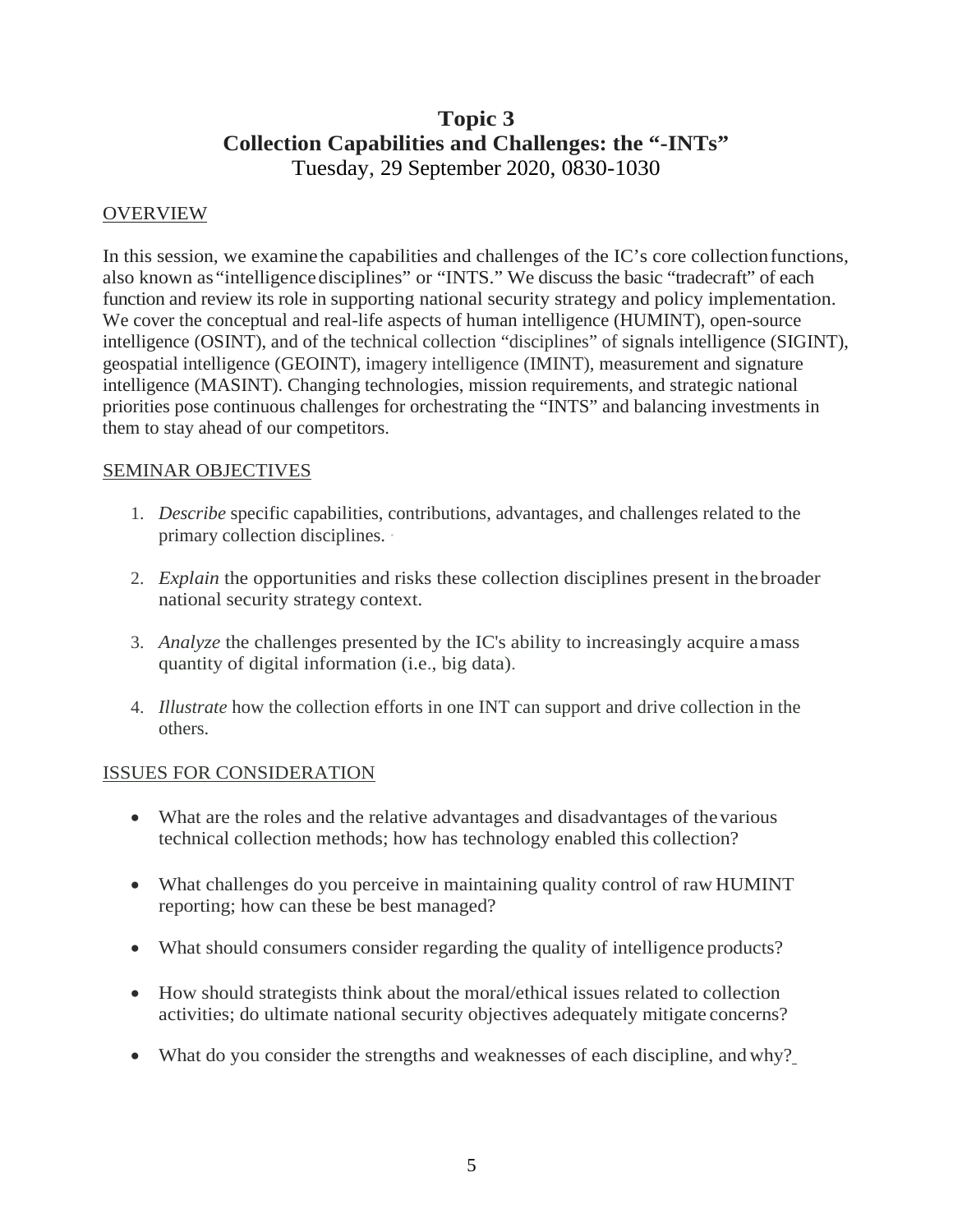#### REQUIRED READINGS (78 pages); student assigned readings by INT

A) Lowenthal, Mark. *Intelligence: From Secrets to Policy*, 8th Edition, Washington, DC: CQ Press, 2017): 73-82, 91-158 *[Student Issue]* (78 pages).

#### **OPTIONAL**

A) Norton, R.A. "Guide to Open Source Intelligence: A Growing Window into the World." AFIO *The Intelligencer, Journal of US Intelligence Studies*. Vol. 18, No. 2 (Winter/Spring 2011). Accessed 16 July 2019 [\(Weblink\)](https://www.afio.com/publications/Norton_Open_Source_in_AFIO_INTEL_WinterSpring2011.pdf) (3 pages).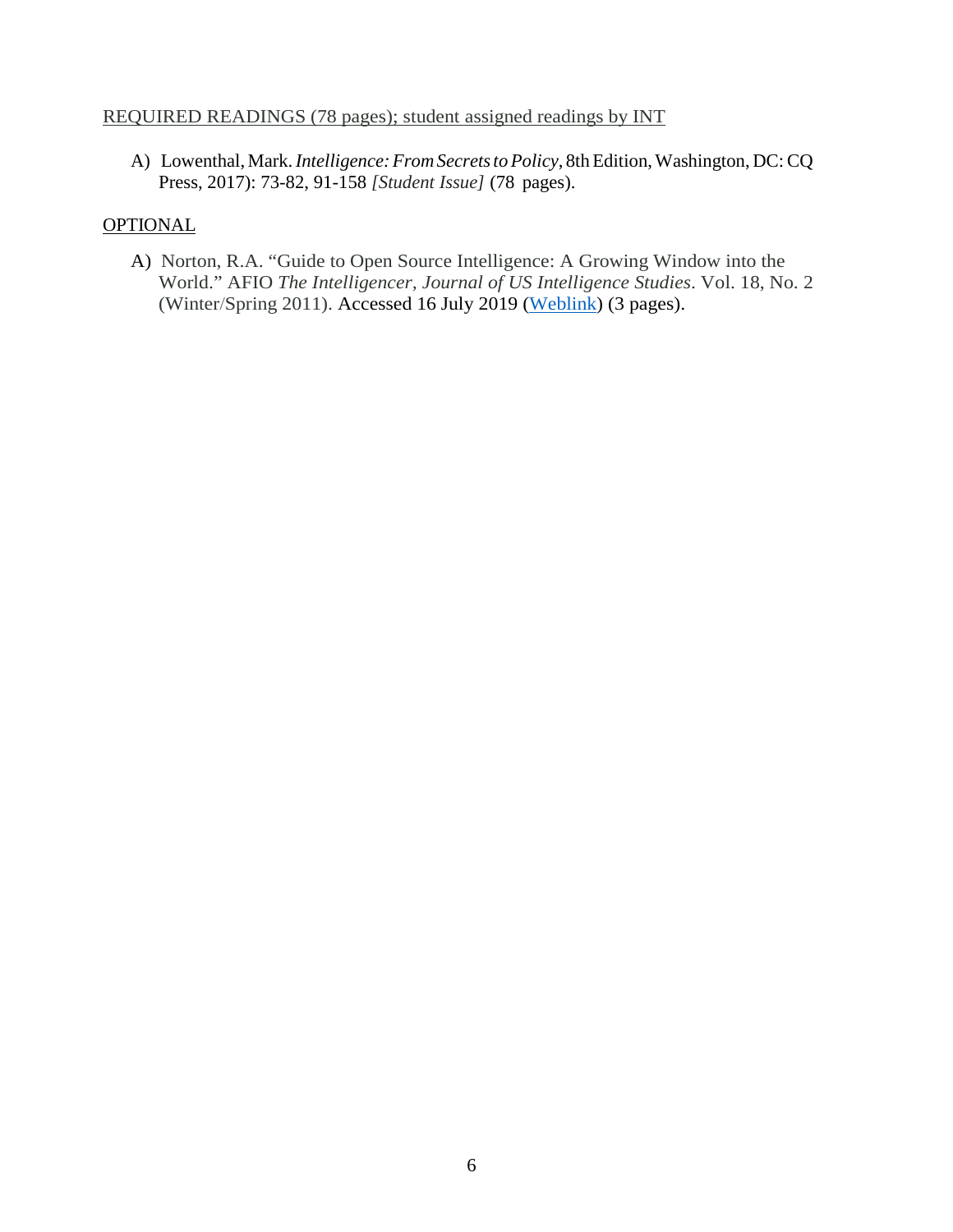## **Topic 4 Intelligence Analysis and Dissemination** Tuesday, 6 October 2020, 0830-1030

#### OVERVIEW

This session reviews the mission of intelligence analysts, detail the complexities and challenges of producing high quality analysis, and explore the rigor of analytic tradecraft as practiced in the IC today. Having covered the fundamentals of collection, we consider what happens to "raw intelligence" after it is gathered and processed. Many intelligence practitioners and scholars argue that analysis—although less exciting and storied than the spying and high-tech gadgetry necessary for collection—is the most important aspect of intelligence work. Individual pieces of raw intelligence can sometimes have strategic impact but more often require synthesis, evaluation, and interpretation to reveal insights, threats, uncertainties, and opportunities for busy policymakers who lack time to sift through mountains of data themselves.

Media commentators, politicians, scholars, and even intelligence professionals themselves sometimes criticize intelligence analysis for being "intuitive," prone to bias, and failing to anticipate major events such as the overthrow of the Iranian government in 1979, the 9/11 attacks, and collapse of the Soviet empire. Since 9/11 and revelations of flawed analysis that contributed to miscalculations in the invasion of Iraq in 2003, IC components have sought to improve the rigor of their analysis. IC Directive (ICD) #203, originally issued by the ODNI in 2007, outlines the standards for producing and evaluating analytic intelligence products, with the intent of establishing consistent foundations for training, education, rigor, and excellence.<sup>2</sup> As one specialist stated, "...estimative prediction requires both critical and creative thinking, specifically: (1) formal analytic rigor and the explication of assumptions, and (2) perception and understanding across both the depth and the breadth of a problem domain, each of which imposes its own specific methodological and practical requirements."3

#### SEMINAR OBJECTIVES

- 1. *Outline* the relative capabilities, products, and biases of the primary national IC elements.
- 2. *Describe* what "all-source analysis" is and who produces it.
- 3. *Explain* how to seek, receive, and apply the best analysis for yourself or your principal.
- 4. *Evaluate* the challenges to good quality intelligence analysis, focusing on cognitive limitations. Gain familiarization with structured analytic techniques, the language of uncertainty, and confidence levels.

<sup>&</sup>lt;sup>2</sup> Office of the Director of National Intelligence, ICD 203: Analytic Standards, (2 January 2015). DNI.gov. Accessed 1 June 2017 a[t https://www.dni.gov/files/documents/ICD/ICD%20203%20Analytic%20Standards.pdf.](https://www.dni.gov/files/documents/ICD/ICD%20203%20Analytic%20Standards.pdf)

<sup>3</sup> Timothy J. Smith, "Predictive Warning: Teams, Networks, and Scientific Method," in *Analyzing Intelligence: Origins, Obstacles, and Innovations*, edited by Roger Z. George and James B. Bruce (Georgetown University Press, 2008): 270.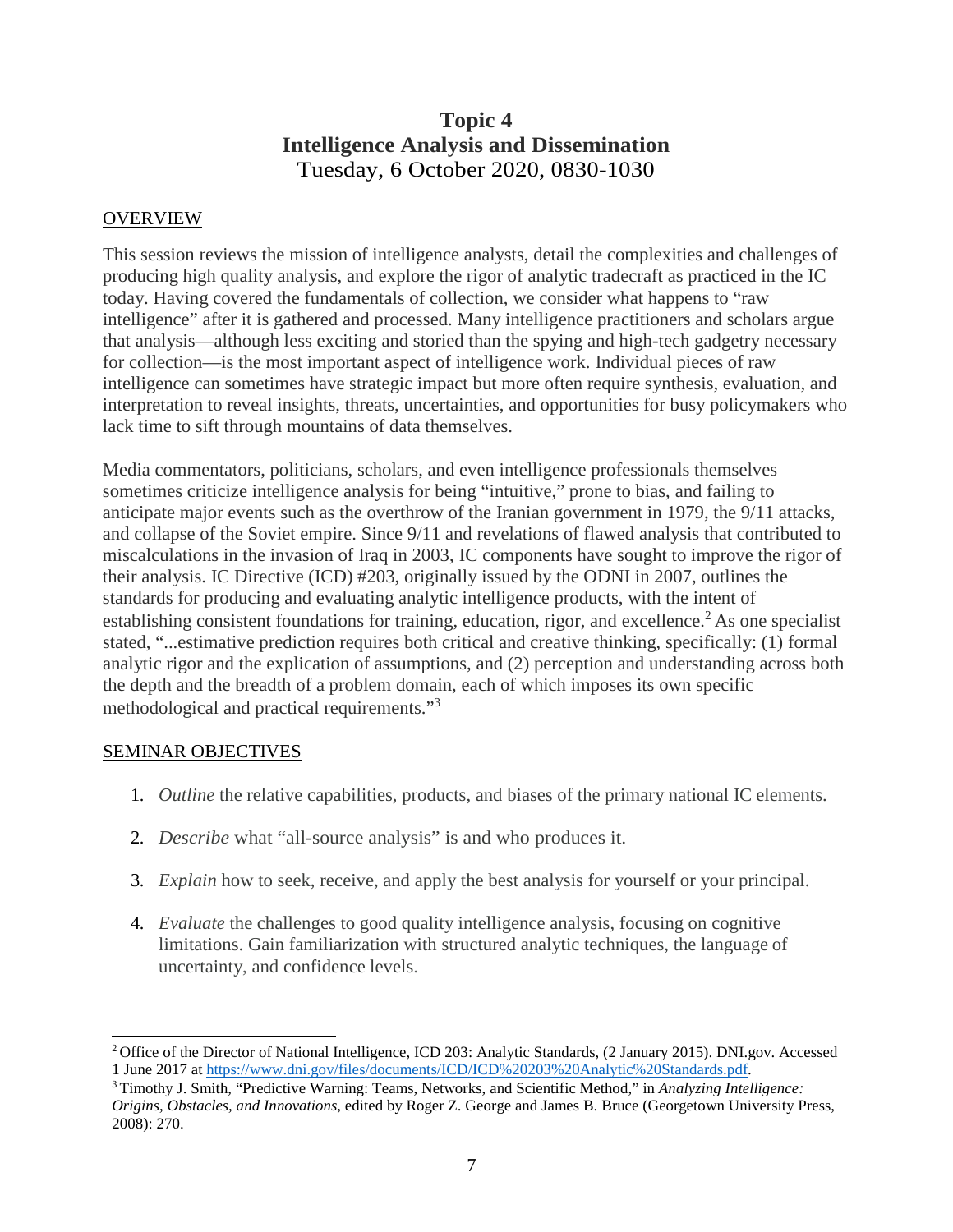#### ISSUES FOR CONSIDERATION

- What is "competitive analysis" and what are the pros and cons of analytic redundancy in the IC?
- What are some important standard questions to ask analysts about their analytic judgements in order to understand probability, certainty and confidence?
- What are cognitive biases and intelligence failures; are they unavoidable?

#### REQUIRED READINGS (78 pages)

- A) Lowenthal, Mark. *Intelligence: From Secrets to Policy*, 8th Edition, (Washington, DC: CQ Press (2017): 82-89, 163-217 *[Student Issue]* (63 pages).
- B) Lowenthal, Mark, and Marks, Ronald A. "Intelligence Analysis: Is It As Good As It Gets?" *International Journal of Intelligence and CounterIntelligence*, (2015) 28:4, DOI: 10.1080/08850607.2015.1051410. Accessed 16 July 2019 [\(Weblink\)](http://dx.doi.org/10.1080/08850607.2015.1051410): 662-665 (4 pages).
- C) Treverton, Greg. "What Should We Expect of Intelligence?" in *Ronald Reagan: Intelligence and the Cold War*, (CIA Historical Publications, 2011). Accessed 16 July 2019 [\(Weblink\)](https://www.cia.gov/library/publications/cold-war/ronald-reagan-intelligence-and-the-end-of-the-cold-war): 29-33 (5 pages).
- D) Office of the Director of National Intelligence. *Intelligence Community Directive 203,* 2 January 2015. Accessed 16 July 2019 [\(Weblink\)](https://www.dni.gov/files/documents/ICD/ICD%20203%20Analytic%20Standards.pdf) (6 pages).

#### OPTIONAL

- A) US Government. "A Tradecraft Primer: Structured Analytic Techniques for Improving Intelligence Analysis, March 2009." Accessed 16 July 2019 [\(Weblink\)](https://www.cia.gov/library/center-for-the-study-of-intelligence/csi-publications/books-and-monographs/Tradecraft%20Primer-apr09.pdf) (45 pages).
- B) Artner, Stephen; Girven, Richard S.; Bruce, James B., Assessing the Value of Structured Analytic Techniques in the U.S. Intelligence Community." *RAND Corporation*, 2016. Accessed 18 July 2019 [\(Weblink\)](https://www.rand.org/pubs/research_reports/RR1408.html) (17pages).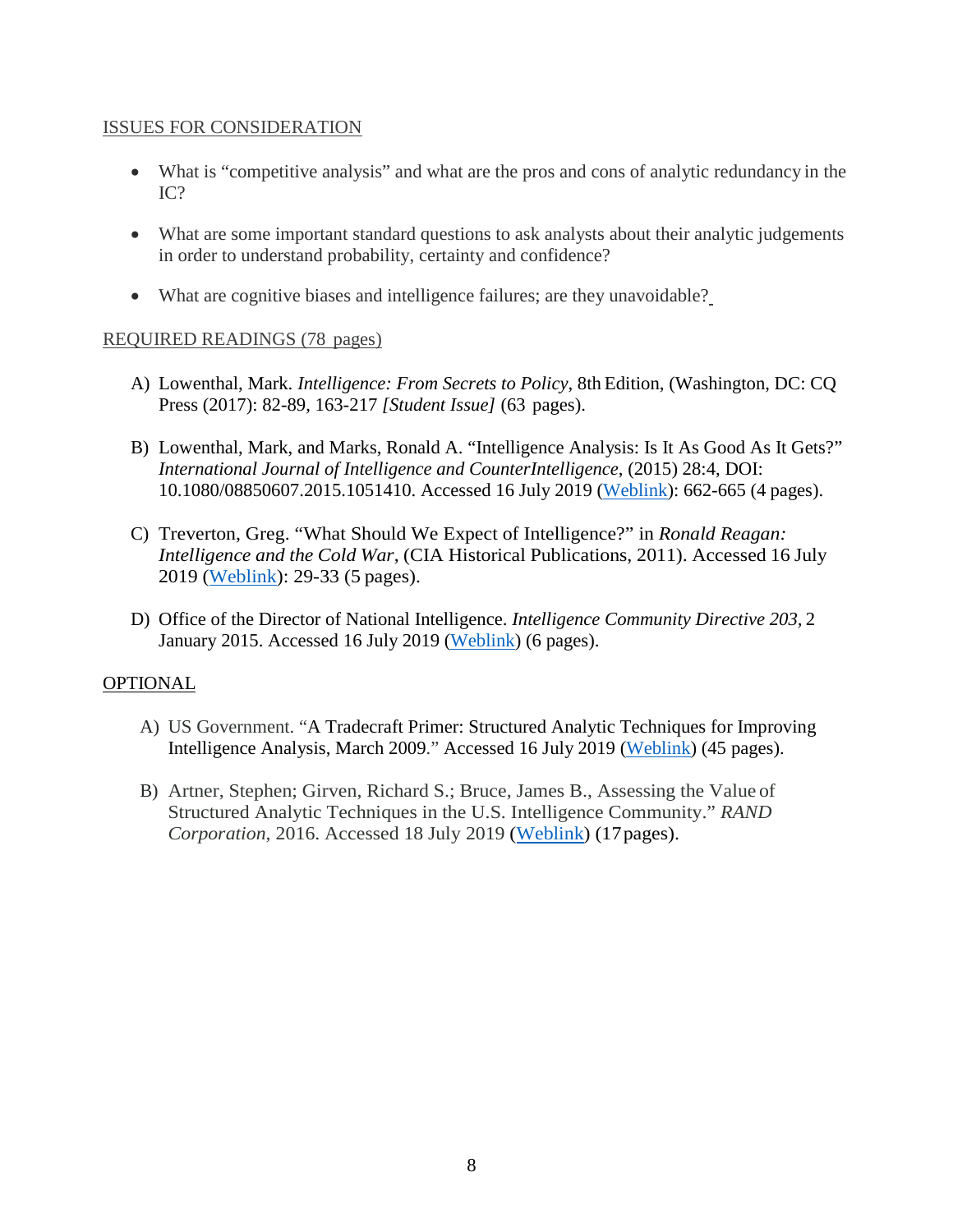## **Topic 5 Covert Action and Other Sensitive Operations** Tuesday, 13 October 2020, 0830-1030

#### OVERVIEW

This session examines the role of covert action as a tool of US statecraft. Though often controversial and risky, covert action has remained a favored tool for advancing US security and foreign policy goals in every US presidential administration since the Second World War. Covert actions range from simple propaganda and agent of influence operations to large-scale paramilitary programs. Often inaccurate and overly dramatized depictions of covert action in the news, literature, and film have fueled conspiracy theories and contributed to erroneous assumptions that intelligence work is mostly about causing mischief through deception, sabotage, and lethal operations. In fact, only a small portion of intelligence falls into the category of "covert action." Federal statute defines covert action as an activity or activities of the US government to influence political, economic, or military conditions abroad, where it is intended that the US role will not be apparent or acknowledged publicly.4 In this session, we will consider the practical, legal, and oversight aspects of covert action and explore broader implications and sensitivities inherent in America's use of it. We will discuss the distinctions between covert action and other programs (such as DoD special operations), and address questions about authorities, oversight, and the coordination of covert action with diplomacy, military action, and other overt policy actions.

#### SEMINAR OBJECTIVES

- 1. *Identify and describe* the difference between covert and clandestine operations in terms of legal definition and practical application.
- 2. *Understand* the rules governing the employment of covert action, and how these differ from the rules for traditional military operations.
- 3. *Consider and evaluate* the range of implications for national security strategy in a presidential decision to utilize covert action to advance national security policy.
- 4. *Explain* the challenge that covert action presents in terms of oversight and accountability.

#### ISSUES FOR CONSIDERATION

• What is covert action, and how does it differ from other activities, such as clandestine operations?

<sup>4</sup> *Executive Order 12333* (as amended), Accessed 9 May 2017, [https://www.dni.gov/index.php/ic-legal-reference](https://www.dni.gov/index.php/ic-legal-reference-book/executive-order-12333)[book/executive-order-12333.](https://www.dni.gov/index.php/ic-legal-reference-book/executive-order-12333)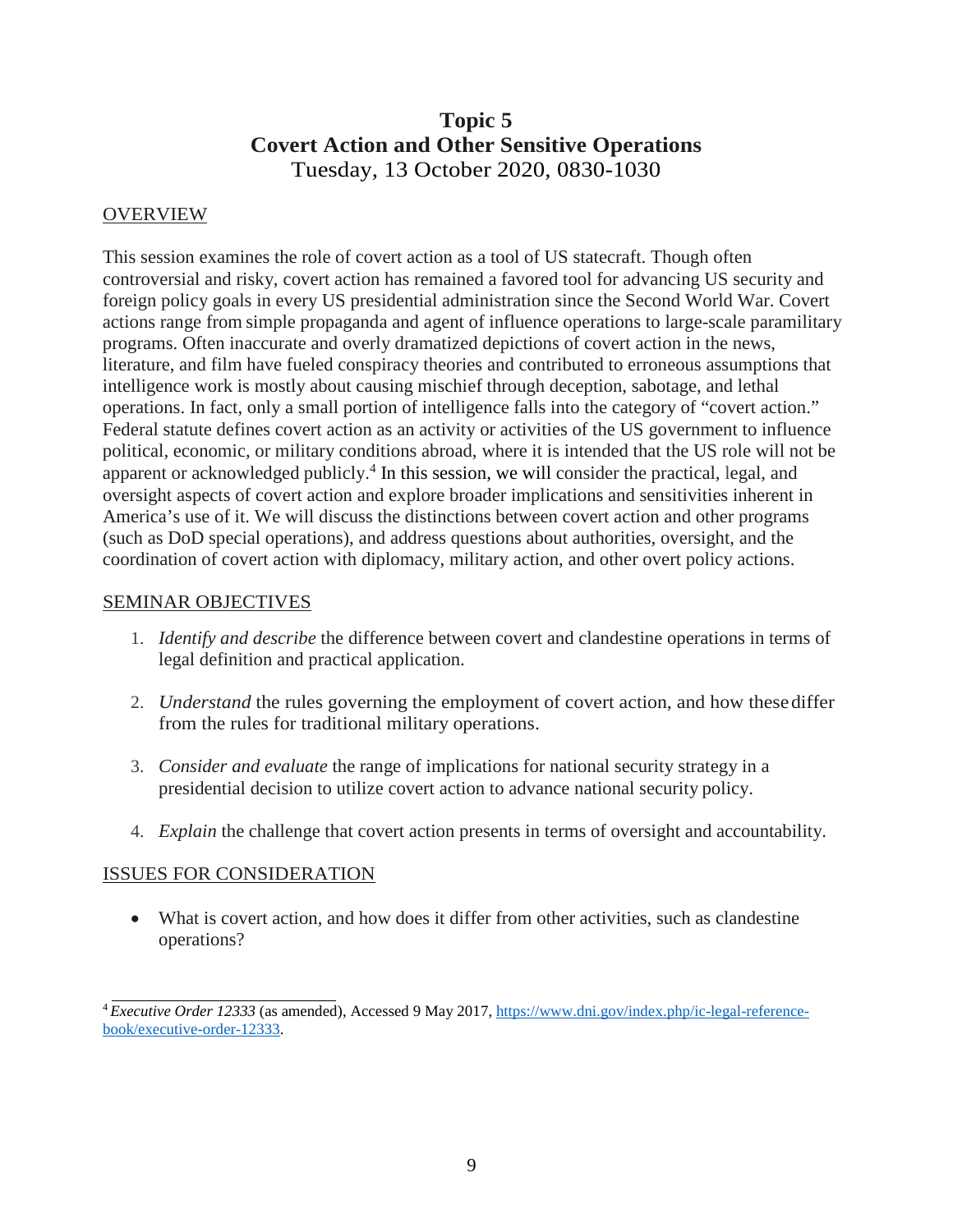- How did the current policy on covert actions evolve?
- Can covert action remain undisclosed forever; how should that consideration influence decisions to employ it?
- What makes covert action so politically controversial?
- Who recommends, manages, conducts, and oversees covert action?
- What are the tensions between covert action and governmental accountability? How should these be factored into national security strategy?

#### REQUIRED READINGS (35 Pages)

- A) Pasquale, Charles and Johnson, Laura. "Covert Action as an Intelligence Subcomponent of the Information Instrument" in *National Defense University's Joint Forces Quarterly 93,* 7 May 2019. Accessed 16 July 2019 [\(Weblink\)](https://www.dni.gov/index.php/ic-legal-reference-book/executive-order-12333) 32-36 (5 pages).
- B) DeVine, Michael E. *Covert Action and Clandestine Activities of the Intelligence Community: Selected Congressional Notification Requirements in Brief, (Washington, DC:* Congressional Research Service, 2 July 2019). Summary, 1-9 (9 pages).
- C) Lowenthal, Mark. "Chapter 8. Covert Action" in *Intelligence: From Secrets to Policy,* 8th Edition*,* (Washington, DC: CQ Press 2017): 256-273 *[Student Issue]* (18 pages).
- D) White House. *Executive Order 12333* (with 2003, 2004, and 2008 amendments), Accessed 6 July 2018 [\(Weblink\)](https://www.dni.gov/index.php/ic-legal-reference-book/executive-order-12333): 1-2 (§1.2-1.3[b][3]), 8 (§1.7[a]), 14 (§2.13-3.1), 15 (§3.5[b]) (~3 pages). *[Parts of this EO are used in multiple weeks.]*

#### OPTIONAL

A) Senate Select Committee on Intelligence. "Covert Action" in *Confrontation or Collaboration? Congress and the Intelligence Community,* (Cambridge: Harvard Belfer Center, 2009). Accessed 17 July 2019 [\(Weblink\)](http://www.belfercenter.org/sites/default/files/files/publication/IC-book-finalasof12JUNE.pdf): 32-35 (4 pages).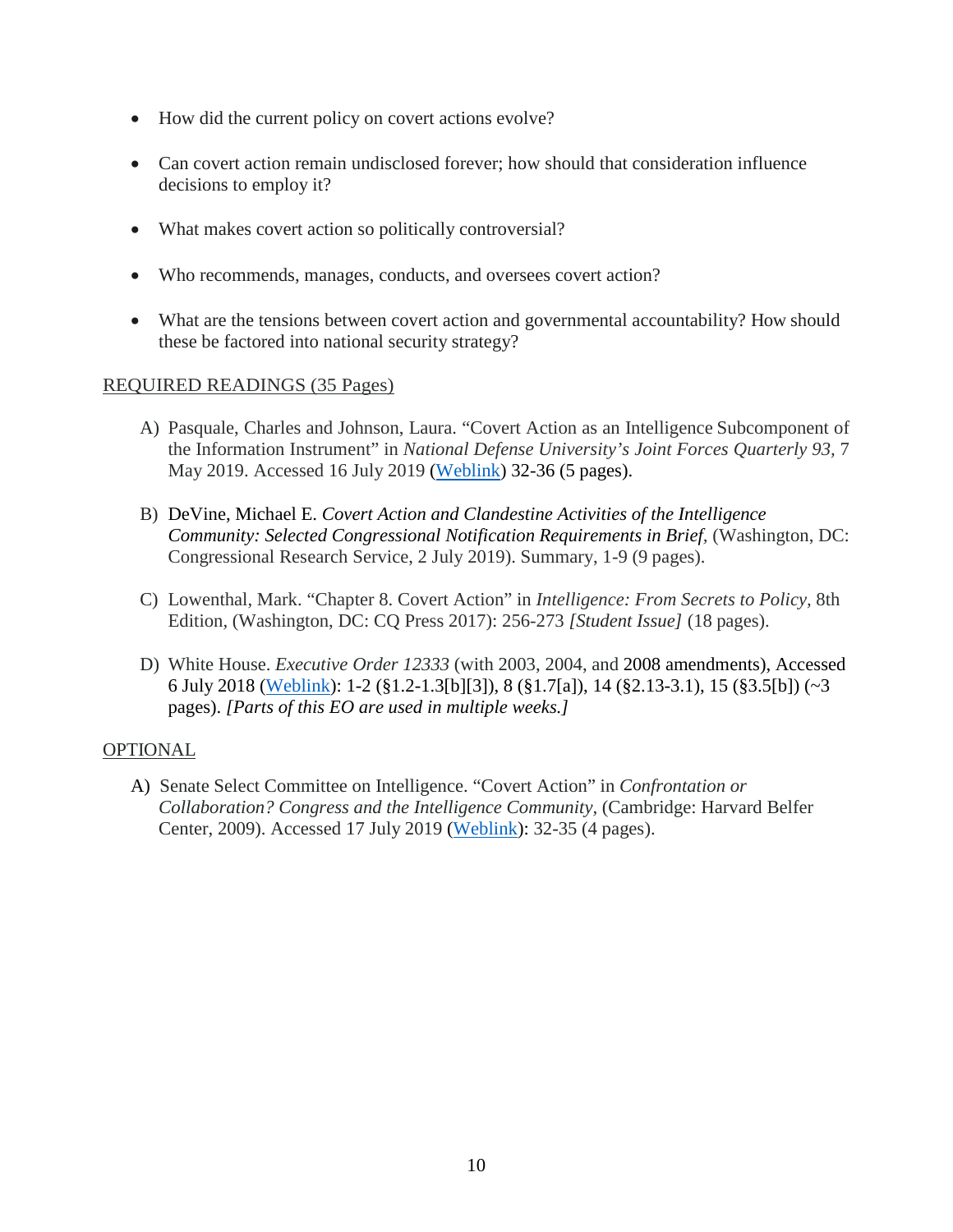## **Topic 6 IC Integration and Collaboration** Tuesday, 20 October 2020, 0830-1030

#### **OVERVIEW**

This session examines the persistent challenges the IC faces in integrating and coordinating its resources and activities to serve US national security interests effectively and efficiently. It reviews the history of intelligence organization reform and considers the opportunities and obstacles for coordination, both internally and with external partners. We will assess the factors that the led to the creation of the ODNI in 2005 and the ongoing challenges it faces in driving IC integration in the face of sometimes divergent priorities and authorities of individual IC agencies. This session will also explore the IC's role in military operations, law enforcement, and partnerships with the commercial and foreign counterparts. Our discussion will raise a wide range of issues such as resource management, IC use of cloud computing, and growing competition from the private and non-profit sectors.

#### SEMINAR OBJECTIVES

- 1. *Identify* the nature of the mandate within the IC to integrate and collaborate to optimize intelligence performance.
- 2. *Describe* the challenges that IC collaboration entails from the perspective of differing missions (law enforcement, military, civilian intelligence) and overall IC organization and authorities.
- 3. *Discuss* the potential impact and implications of evolving IC partnerships withdomestic, private, and foreign partners.

#### ISSUES FOR CONSIDERATION

- What are the key challenges and obstacles to improving collaboration and integration in the IC; other organizations?
- What are the potential benefits of broader partnerships with less traditional governmental entities (e.g., local law enforcement)? Are there inherent risks as well?
- How should the IC think about its partnerships with foreign entities? Are intelligence relationships with foreign governments different than other types of bilateral or multilateral arrangements?
- Are there lessons to be learned from the range and types of partnerships the IC maintains with US private companies?

#### REQUIRED READINGS (39 pages, skim 28 pages)

A) Office of the Director of National Intelligence. "Collaboration" DNI.gov (Online). Accessed 17 July 2019 [\(Weblink\)](https://www.dni.gov/index.php/how-we-work/collaboration) (~2 pages).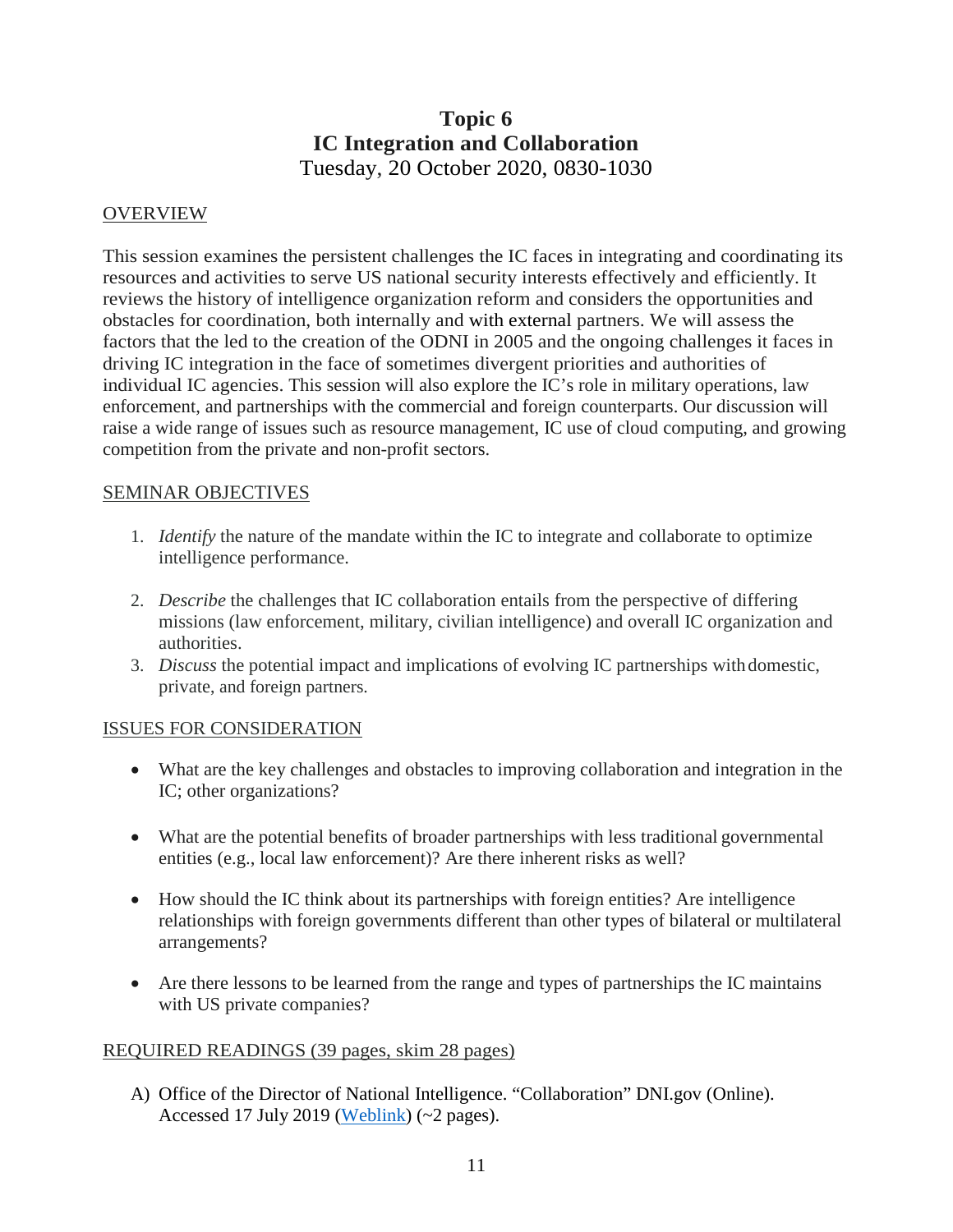- B) Clapper, James. "How 9/11 Transformed the Intelligence Community." *Wall Street Journal*. A15. (7 September 2011). ProQuest Database. Accessed 6 July 2018 [\(Weblink\)](http://search.proquest.com.nduezproxy.idm.oclc.org/docview/887749450?accountid=12686) (2 pages).
- C) Sims, Jennifer. *Foreign Intelligence Liaison: Devils, Deals, and Details;* International Journal of Intelligence and Counterintelligence, (Volume 19, Number 2, 2006). Accessed 17 July 2019 [\(Weblink\)](https://www-tandfonline-com.nduezproxy.idm.oclc.org/doi/full/10.1080/08850600500483657): 195-217 (23 pages).
- D) DeVine, Michael E. *United States Foreign Intelligence Relationships: Background, Policy and Legal Authorities,* (Washington, DC: Congressional Research Service, 15 May 2019). Summary, 12-23 (12 pages).

#### **SKIM**

A) Treverton, Greg. *New Tools for Collaboration: The Experience of the U.S. Intelligence Community*. Center for Strategic and International Studies. (January 2016) Accessed 17 July 2019 [\(Weblink\)](https://csis-prod.s3.amazonaws.com/s3fs-public/legacy_files/files/publication/160111_Treverton_NewTools_Web.pdf): 1-28 (28 pages).

#### **OPTIONAL**

A) Office of the Director of National Intelligence. "The Joint Counterterrorism Assessment Team (JCAT) Intelligence Guide for First Responders." Accessed 17 July 2019 [\(Weblink\)](https://www.dni.gov/nctc/jcat/jcat_ctguide/intel_guide.html).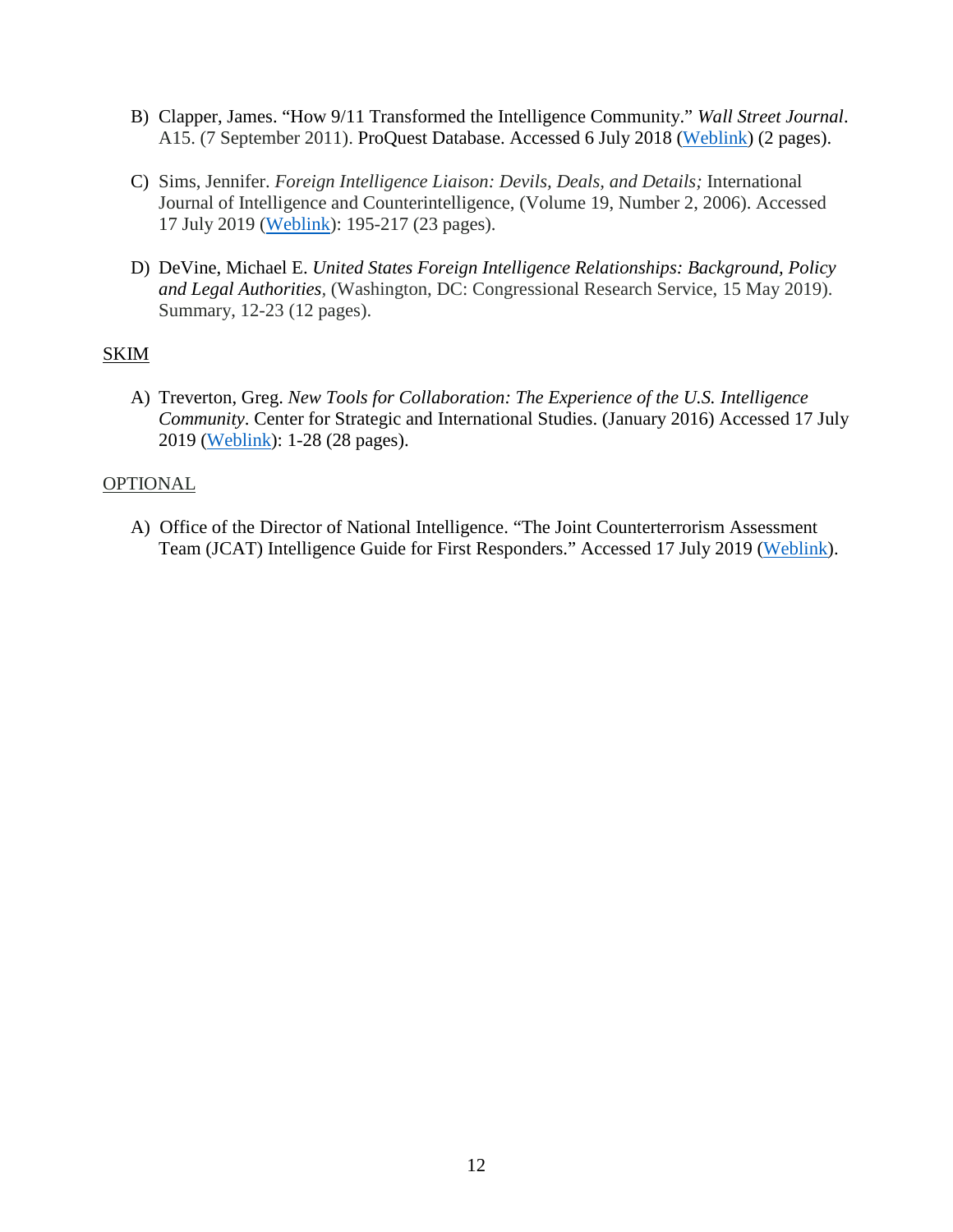## **Topic 7 Intelligence and Policy** Tuesday, 27 October 2020, 0830-1030

#### OVERVIEW

This session focuses on the constantly changing interplay between intelligence and policy formulation and implementation, particularly within the White House and National Security Staff. It examines the role of policymakers in driving collection and analysis, and the IC's role in supporting decision-making for POTUS and other policy makers, including senior military officers. We will review the full range of IC products, services, and roles including written assessments, in-person briefs, and IC participation in interagency meetings. In particular, we consider: how the IC's "flagship" intelligence product—the President's Daily Brief (PDB)—is delivered to and used by POTUS; the IC role in Principals Committee (PC), Deputies Committee (DC), and Policy Coordination Committee (PCC) meetings; and IC interactions with senior-level (i.e., Assistant Secretary and Deputy Assistant Secretary) policymakers.

This topic requires you to watch a brief CSPAN presentation by former Director, Central Intelligence Agency (D/CIA) and Director, National Security Agency (DIRNSA) General (Ret.) Michael Hayden. The metaphor of policymakers and intelligence officers being in the same room but having entered by very different doors is especially relevant to our discussion.

#### SEMINAR OBJECTIVES

- 1. *Identify* at least three different ways that the IC intersects with and supports US national security decision making.
- 2. *Assess* how intelligence professionals and national-level decision makers function differently.
- 3. *Describe* the value of intelligence to policymakers in terms of expertise, objectivity, and nature of information.
- 4. *Compare* the risks for the intelligence process and for decision makers in the intersection between the two.
- 5. *Understand* what an "effective consumer of intelligence" means in theory and in practice.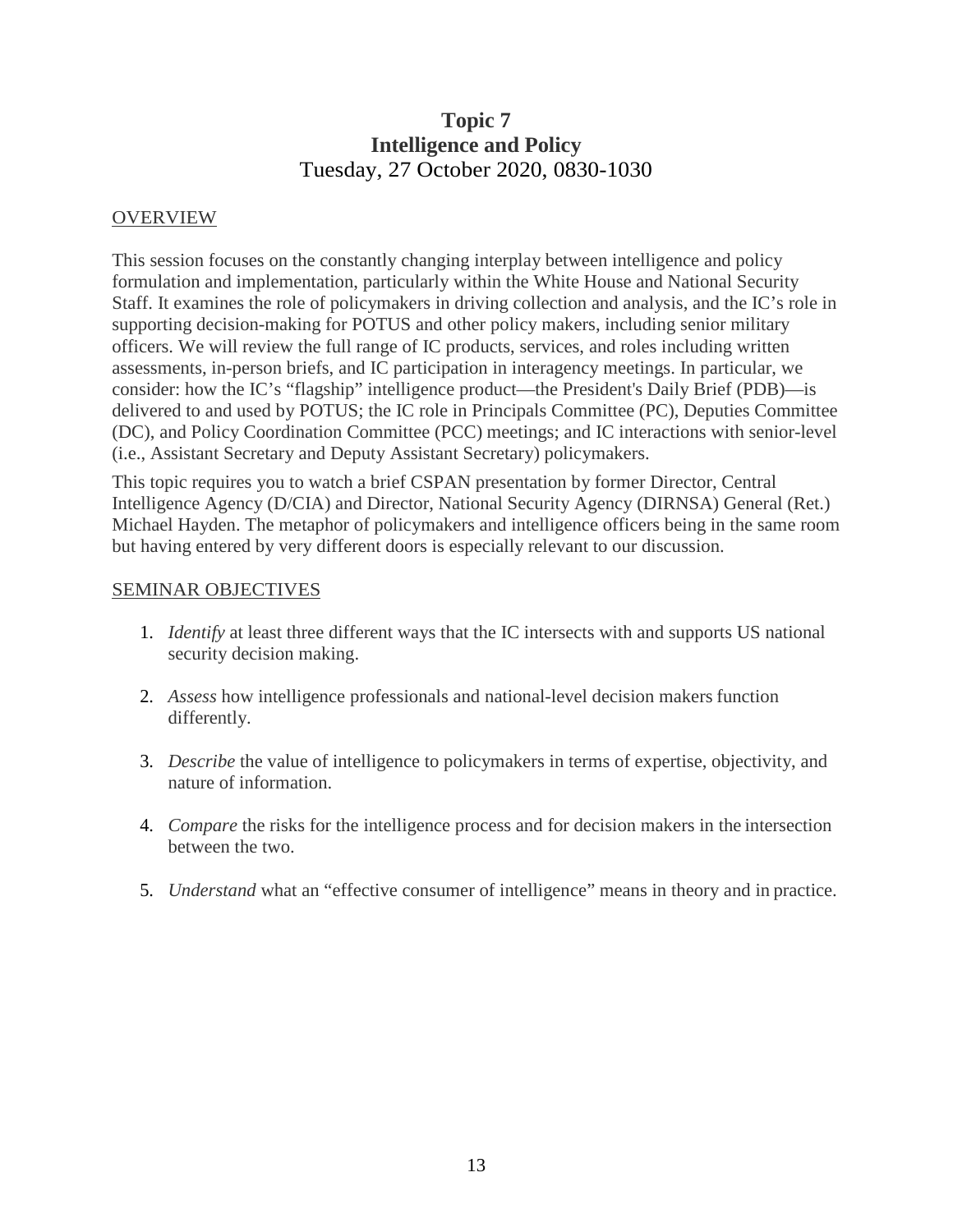#### ISSUES FOR CONSIDERATION

- What's the difference between "influencing" and "informing" policymakers?
- What is politicization, and can it happen on both sides of the relationship?
- What is the basis for tensions between policymakers/military leaders and the IC?
- What are the underlying reasons for the relative optimism among policymakers and military leaders compared to the relative pessimism within the IC?
- What elements are needed for analysis to successfully inform policy and military leaders?

#### REQUIRED READINGS (66 pages)

- A) Lowenthal, Mark. "Ch 9: The Role of the Policy Maker" in *Intelligence: From Secretsto Policy*, 8th Edition, (Washington DC: CQ Press, 2017): 277-301 *[Student Issue]* (25 pages).
- B) Walcott, John. "'Willful Ignorance.' Inside President Trump's Troubled Intelligence Briefings." *Time Magazine*, 5 February 2019. Accessed 17 July 2019 [\(Weblink\)](https://time.com/5518947/donald-trump-intelligence-briefings-national-security/) (5 pages).
- C) Petersen, Martin. "What I Learned in 40 Years of Doing Intelligence Analysis forUS Foreign Policymakers," *Studies in Intelligence,* (CIA, 2011). Accessed 6 July 2018 [\(Weblink\)](https://www.cia.gov/search?q=%E2%80%9CWhat%2BI%2BLearned%2Bin%2B40%2BYears%2Bof%2BDoing%2BIntelligence%2BAnalysis%2Bfor%2BUS%2BForeign%2BPolicymakers%2C%E2%80%9D%2B&site=CIA&output=xml_no_dtd&client=CIA&myAction=%2Fsearch&proxystylesheet=CIA&submitMethod=get) (8 pages).
- D) Jervis, Robert. "Why Intelligence and Policymakers Clash," *Political Science Quarterly (125:2)* (Summer 2010). pp. 185-204, Accessed 17 July 2019 [\(Weblink\)](http://www.psqonline.org/article.cfm?IDArticle=18584) (20 pages).
- E) Miscik, Jami. "Intelligence and the Presidency." *Foreign Affairs*. 11 May 2017. Web. 11 May 2017. Accessed 17 July 2019 Online via the NDU Library [\(NDU Permalink\)](https://www.foreignaffairs.com/articles/united-states/2017-04-17/intelligence-and-presidency) (8 pages).

#### OPTIONAL

A) Katz, Brian. "Intelligence and You: A Guide for Policymakers." *War on The Rocks*, 14 November 2018. Accessed 17 July 2019 [\(Weblink\)](https://warontherocks.com/2018/11/intelligence-and-you-a-guide-for-policymakers/).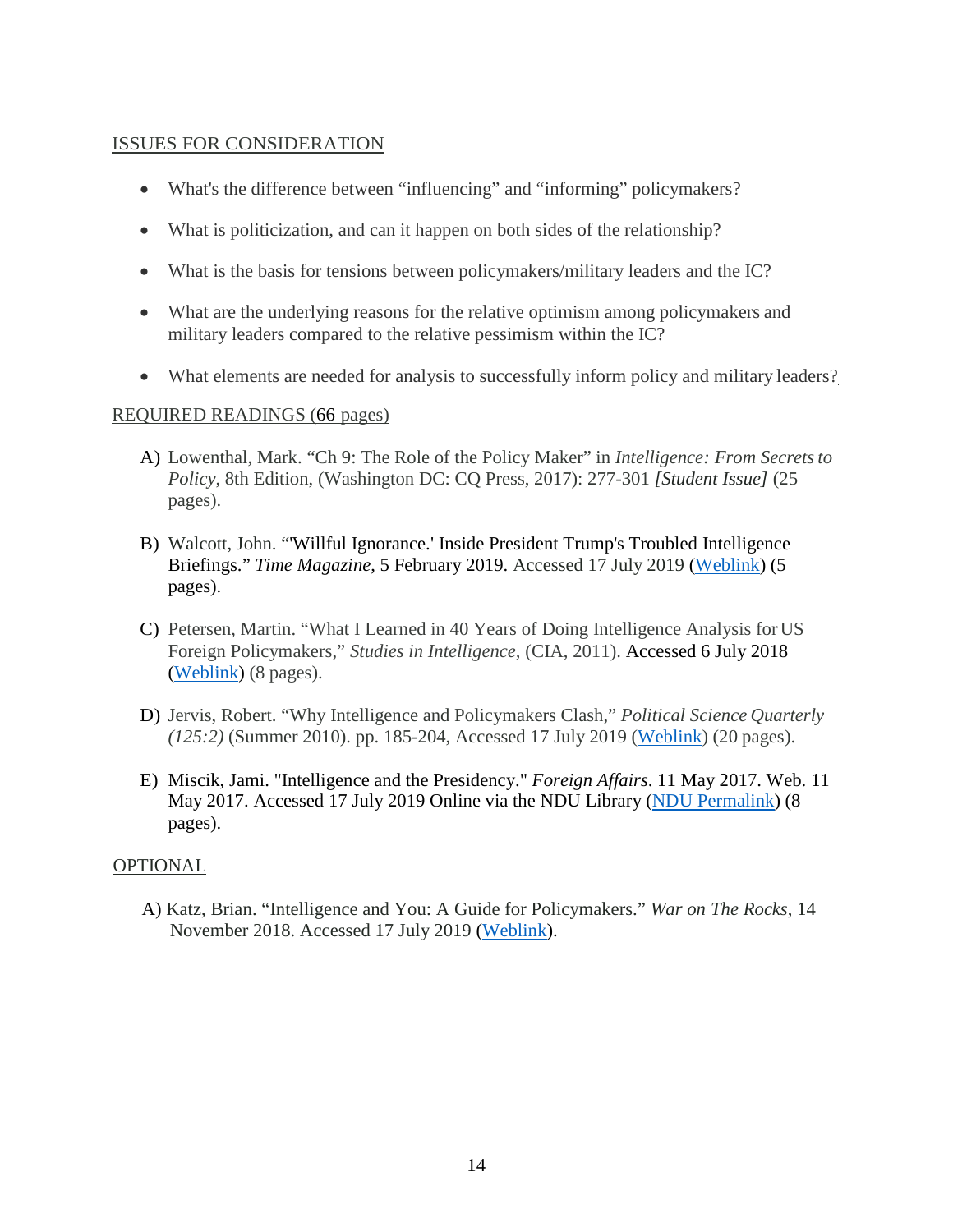### **Topic 8 IC Support to the Military** Tuesday, 3 November 2020, 0830-1030

#### OVERVIEW

This session focuses on intelligence support for the military, a primary IC function that we have already discussed throughout the course. We will discuss the military's role as both a consumer and producer of intelligence. We will also consider the military's needs for national (strategic) and tactical intelligence and how the distinction between these two forms of intelligence has blurred since 9/11. The military components of the IC (DIA, NGA, NSA, and the service elements) are by far the largest producers of finished intelligence products for policymakers, war fighters, and the acquisition community. The military itself has also become increasingly involved in intelligence collection activities—both in response to military intelligence requirements and broader national intelligence priorities. We will consider how the IC supports and interacts with military consumers at a tactical, operational, and strategic level.

#### SEMINAR OBJECTIVES

- 1. *Identify* the evolving nature of the relationship between national intelligence and the US military from the perspectives of national-level analysis and collection.
- 2. *Describe* the ways in which national intelligence supports the US military and, conversely, how US military elements within the IC advance national intelligence requirements.
- 3. *Understand* how the Defense Intelligence Agency (DIA) is organized to address its responsibilities within the National Intelligence Program and the Military Intelligence Program.
- 4. *Consider* the impact that US military activities since 9/11 have had on the prioritization and functioning of US military intelligence entities within the IC.

#### ISSUES FOR CONSIDERATION

- What are the challenges confronting intelligence elements within the IC as they work to satisfy requirements within the military and national intelligence structures?
- The DIA has been reorganizing itself in to better meet its mission goals. In what ways does its structure reflect broader developments we've discussed in this course regarding US intelligence and its support to national security policy & strategy?
- Are we in a transition period in the relationship and independent functioning of defense intelligence entities and civilian intelligence organizations; has a 'tipping point' occurred in the IC's efforts at broader community integration and collaboration? Why do you think so?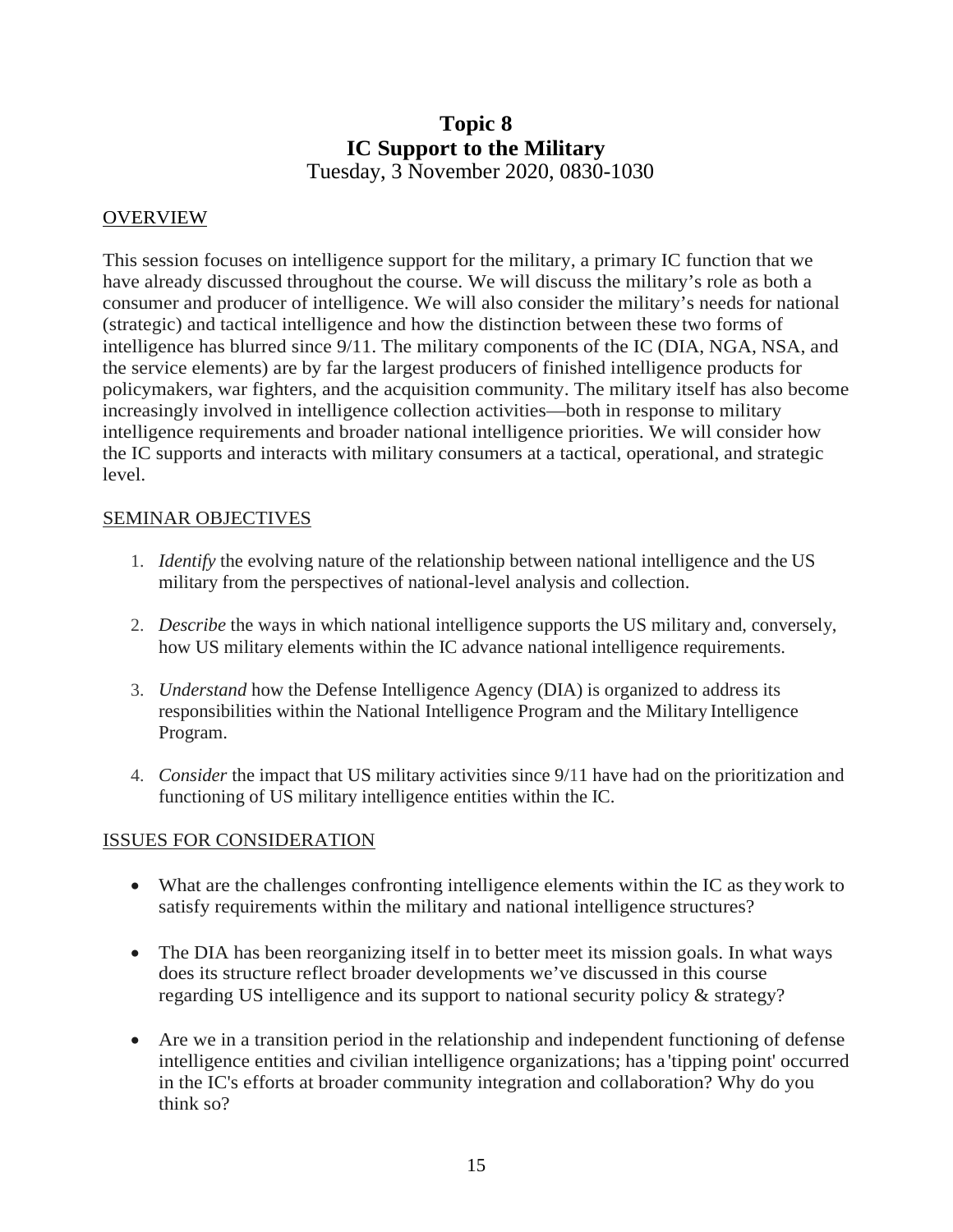#### REQUIRED READINGS (42 pages)

- A) DeVine, Michael E. *Defense Primer: Intelligence Support to Military Operations,* (Washington, DC: Congressional Research Service, 29 January 2020). 1-2 (2 pages).
- B) Joint Chiefs of Staff. *Joint and National Intelligence Support to Military Operations, Joint Publication 2-01* (Washington, DC, 2017). JCS.mil. Accessed 17 July 2019 [\(Weblink\)](https://www.jcs.mil/Portals/36/Documents/Doctrine/pubs/jp2_01_20170705v2.pdf): ix-xix, I-4, II-4, II-7-II - 10, III-16 - III-17 (17 pages).
- C) Wolfberg, Adrian. "When Generals Consume Intelligence: The Problems That Arise and How They Solve Them," *Intelligence and National Security,* 32:4. Accessed 17 July 2019 [\(Weblink\)](http://www.tandfonline.com/doi/full/10.1080/02684527.2016.1268359): 460-478 (19 pages).
- D) Lowenthal, Mark. *Intelligence; From Secrets to Policy* 6th Edition, (Washington DC: CQ Press, 2014: 427-430 *[Student Issue]* (4 pages).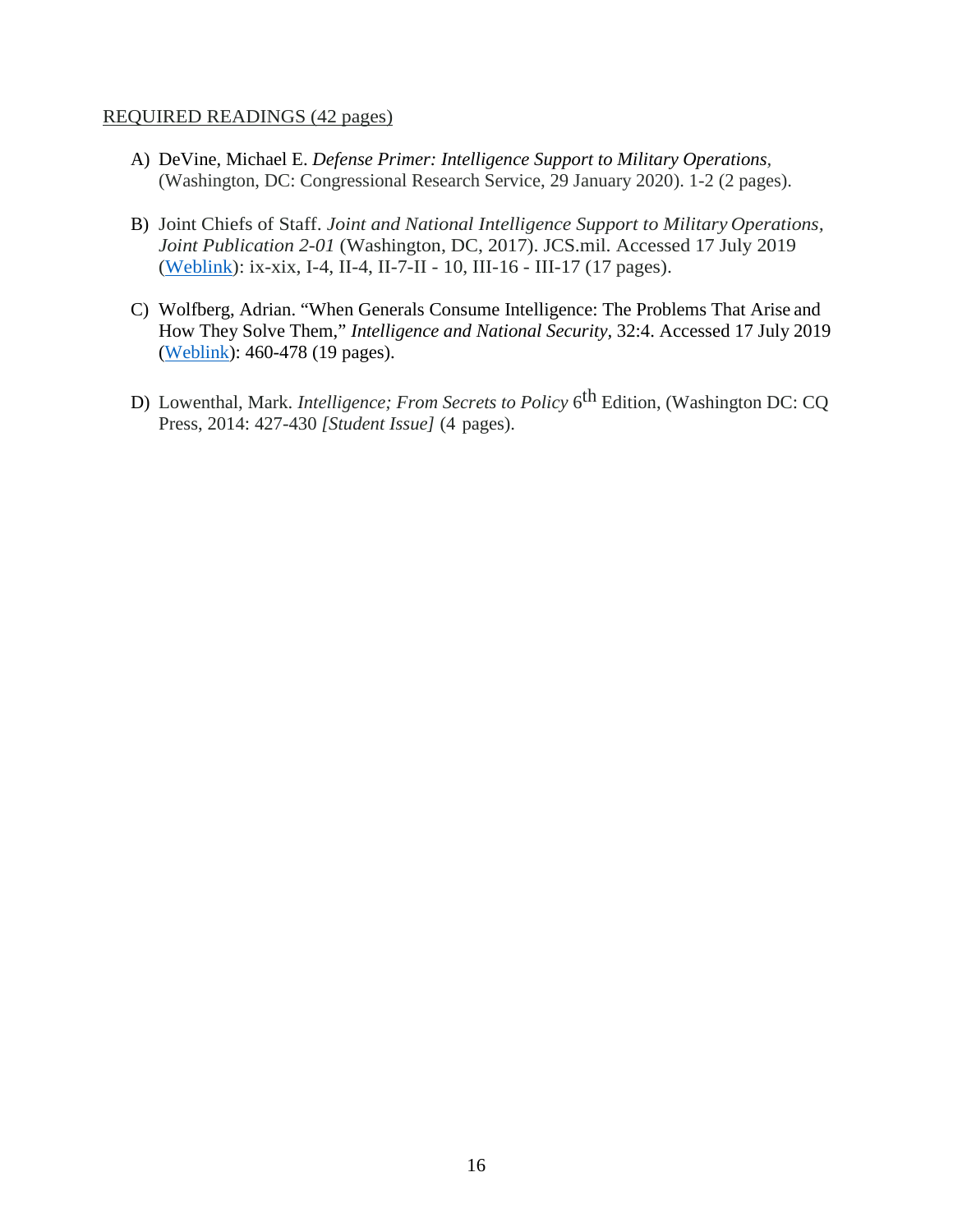### **Topic 9 The Broader Intelligence World** Tuesday, 10 November 2020, 0830-1030

#### OVERVIEW

As we discussed in previous weeks, America is not alone in its intelligence efforts. This session will expand on earlier points to look at how other countries' intelligence services are structured, and also how they compare and contrast to our own foreign and domestic components. We will consider the role of history, culture, and national security interests play in shaping the intelligence profession and institutions.

#### SEMINAR OBJECTIVES

- 1. *Identify* the differences between US and foreign intelligence services.
- 2. *Assess* the strengths and weaknesses inherent in these differences.
- 3. *Describe* the current structure of domestically focused intelligence components.

#### ISSUES FOR CONSIDERATION

- How would you describe the various roles and missions of the domestically focused intelligence components?
- How has DHS's and FBI's role in the IC changed since  $9/11$ ?
- Have those changes improved the flow of all-source intelligence information to nationallevel decision makers?
- How do US homeland intelligence activities compare to those of other nations?

#### REQUIRED READINGS (23 pages, plus student assigned readings by country)

- A) Lowenthal, Mark. *Intelligence: From Secrets to Policy*, 8th Edition. (Washington DC: CQ Press, 2017): 490-498 (UK), 499-504 (CH), 504-510 (FR), 510-516 (IS), 516-524 (RS), 524-528 (AS), 528-531 (CA), 531-534 (GR), 534-536 (IN), 536-538 (NZ), 538-539 (CU), 539-540 (PK), 540-541 (KS), 541-547 (all students) *[Student Issue]*.
- B) Burch, James. "Intelligence and Homeland Security," in *Intelligence: The Secret World of Spies, Fourth Edition*, ed. Loch Johnson & James Wirtz (Oxford University Press, 2015): 505-518 *[PDF on Blackboard]* (14 pages).
- C) Jackson, Van. "Five Eyes Intelligence Sharing Has Failed to Combat White Nationalist Terrorism." *Council on Foreign Relations*, 18 March 2019. Accessed on 17 July 2019 [\(Weblink\)](https://www.cfr.org/blog/five-eyes-intelligence-sharing-has-failed-combat-white-nationalist-terrorism) (2 pages).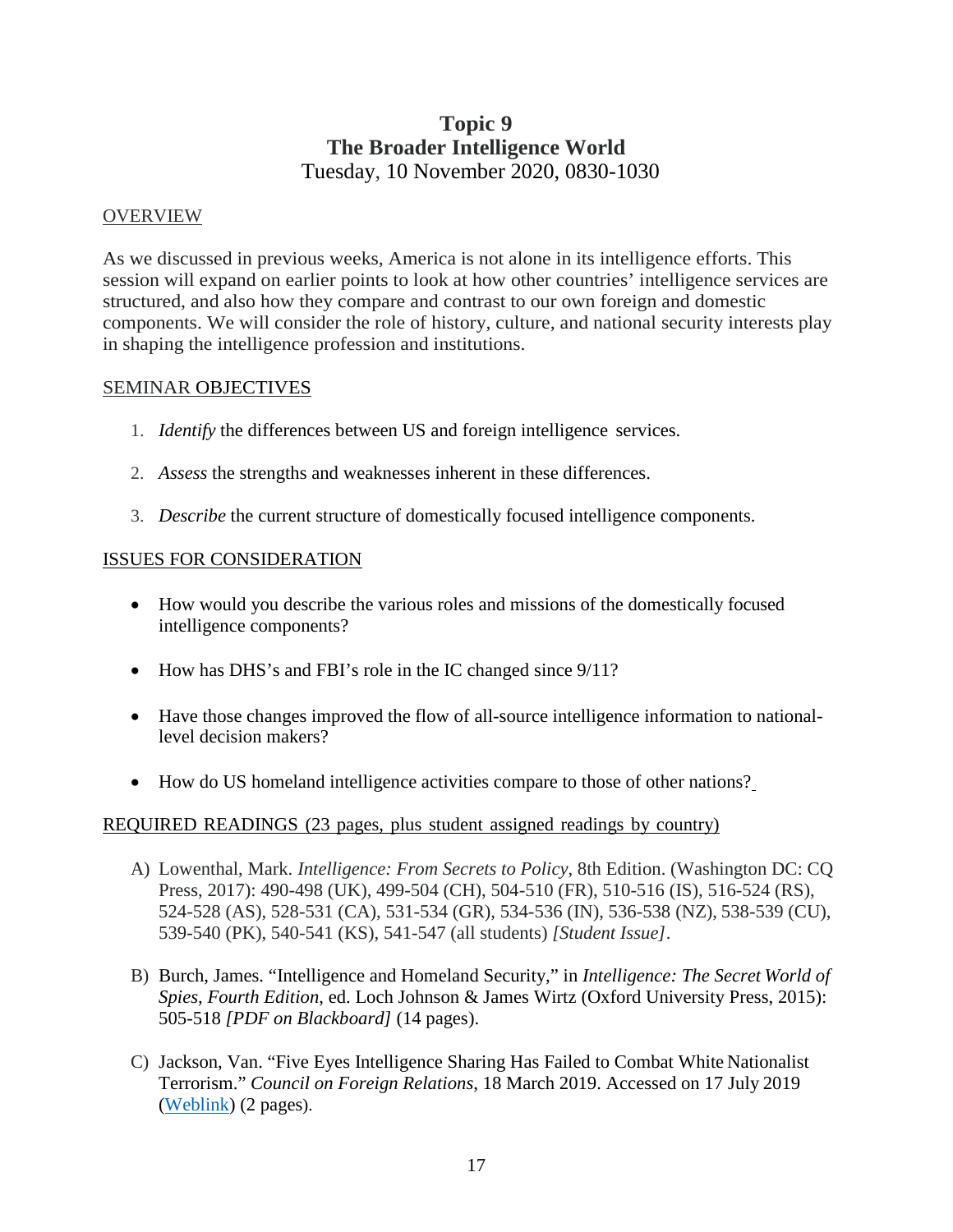#### **OPTIONAL**

A) Wills, Aidan. "Guidebook: Understanding Intelligence Oversight," *Geneva Centre for the Democratic Control of Armed Forces (DCAF)*, 2010. Accessed 17 July 2019 [\(Weblink\)](https://www.dcaf.ch/sites/default/files/publications/documents/IntelligenceOversight_en.pdf).

*\*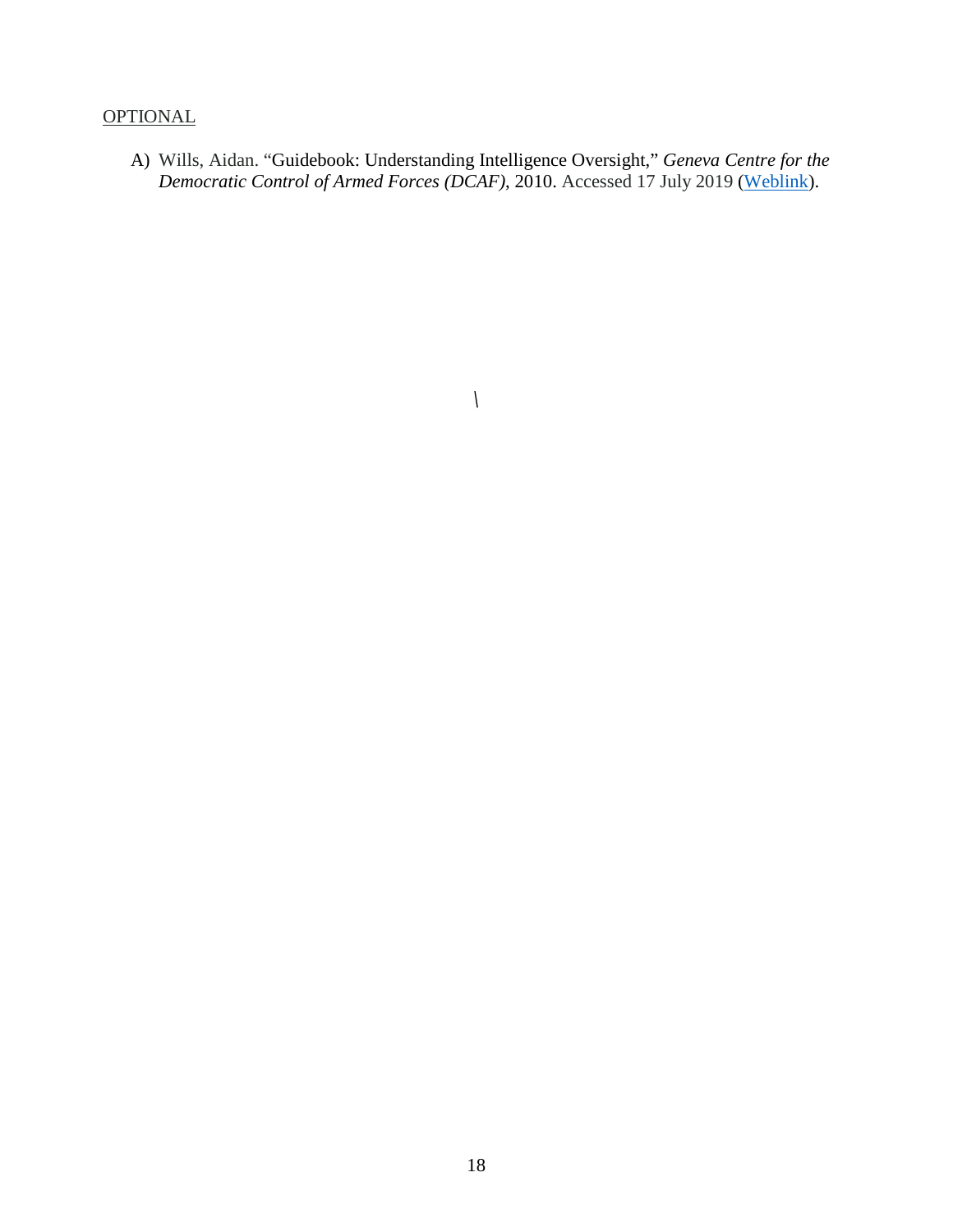## **Topic 10 Domestic Influences on Intelligence: Budgets, Opinions, and Oversight** Tuesday, 17 November 2020, 0830-1030

#### **OVERVIEW**

National security strategy is as much an outcome of domestic factors as it is a response to the international context. The same can be said for intelligence. In this session, we examine how the domestic context shapes the intelligence business. We will focus heavily on the role of Congress in setting the IC's legal parameters and authorities, funding its mission, and overseeing its activities. We will also discuss how other components of the US Government and the American public affect IC activities and decisions.

Effective oversight is a key component to intelligence activities.By taking a closer look at the Senate Select Committee on Intelligence (SSCI) we will examine what is and what should be the role of congress in overseeing the IC. Starting from an organizational and process perspective, we will learn how congressional oversight of the IC is organized anddesigned. From there, we will consider real-world oversight challenges facing Congress.

Budgets are another critical element of intelligence, but only the unclassified "top line" of funding for the National Intelligence Program (NIP) and Military Intelligence Program (MIP) are public. We will review the budget planning, programming, and execution processes and the role of Congress in budget resolution, authorization and appropriation. Our discussion will inevitably include the implications of the current and probably growing budget constraints upon the IC.

#### SEMINAR OBJECTIVES

- 1. *Explain* the differences between the authorities of the DNI, the Secretary of Defense, and other cabinet-level officers regarding the major components of the intelligence budget.
- 2. *Assess* the potential impact and implications of budget reductions on the ability ofthe IC to continue to perform its missions in the foreseeable future.
- 3. *Relate* the roles of POTUS, Congress, the courts, the press, and the public in oversight of intelligence activities.
- 4. *Describe* how democratic institutions and our Constitutional system of checks and balances operate to provide oversight to the IC and its activities.
- 5. *Analyze* the key challenges confronting formal congressional IC oversight and the effectiveness of formal and informal oversight mechanisms.

#### ISSUES FOR CONSIDERATION

- How does and/or should the DNI "control" or shape the NIP and MIP?
- Why do so many congressional committees have oversight over portions of the intelligence budget; should they be consolidated?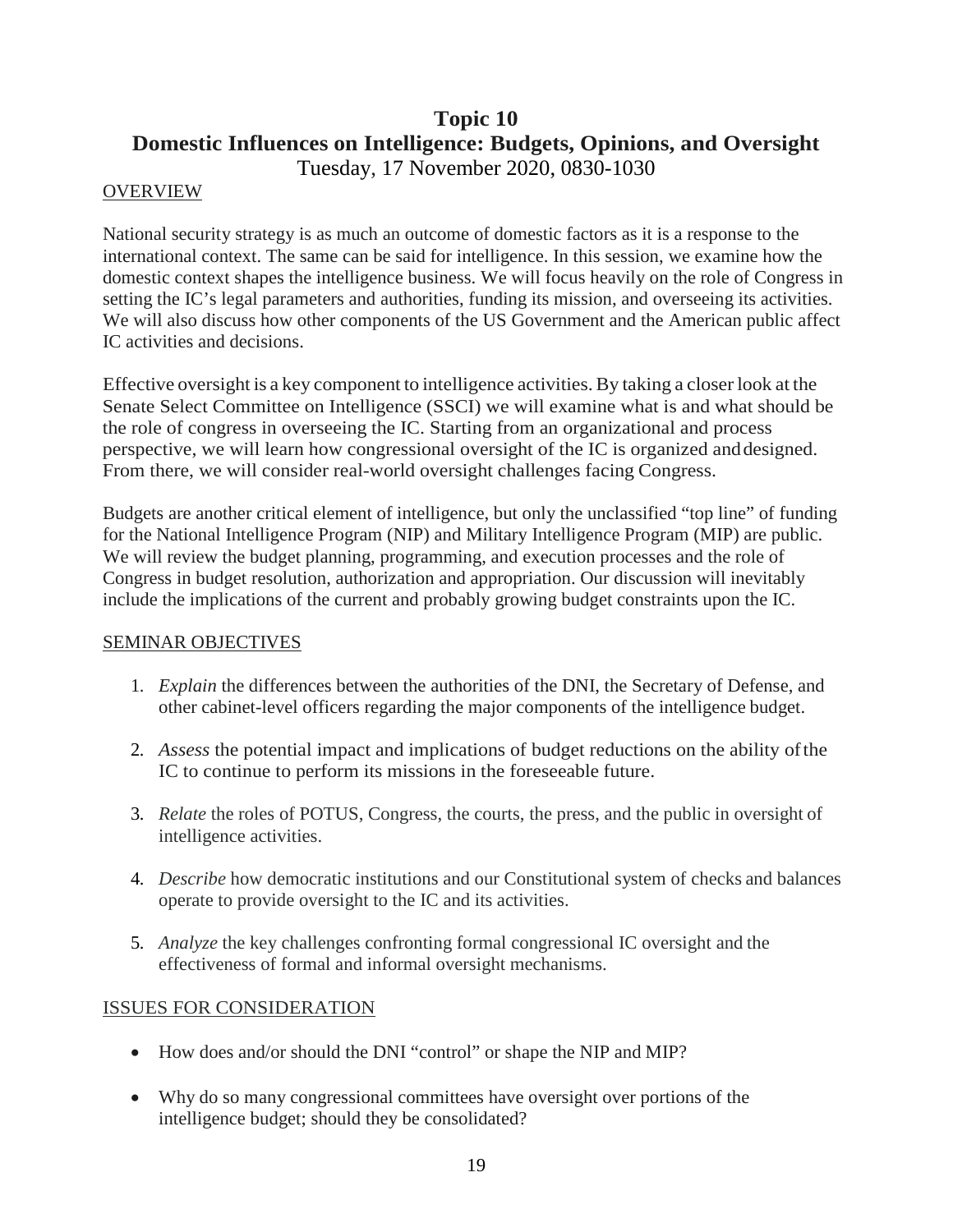- What is the proper relationship between the IC and Congress; the public; the media? How should we think about the potential pitfalls?
- Is congressional IC oversight adequate; what other institutions in the US exert influence over US intelligence activities; what are the tradeoffs between secrecy and liberty?
- At a strategic level, how should POTUS and senior strategists factor congressional oversight into national security strategy and decisions?

#### REQUIRED READINGS (61 pages)

- A) DeVine, Michael E. *Congressional Oversight of Intelligence: Background and Selected Options for Further Reform,* (Washington, DC: Congressional Research Service, 4 December 2018). 2-8 (7 pages).
- B) DeVine, Michael E. *Intelligence Planning, Programming, Budgeting, and Evaluation (IPPBE) Process,* (Washington, DC: Congressional Research Service, 24 April 2019). 1- 2 (2 pages).
- C) Lowenthal, Mark. *Intelligence: From Secrets to Policy*, 8th Edition*,* (Washington, DC: CQ Press 2012): 65-70, 303-348 *[Student Issue]* (52 pages).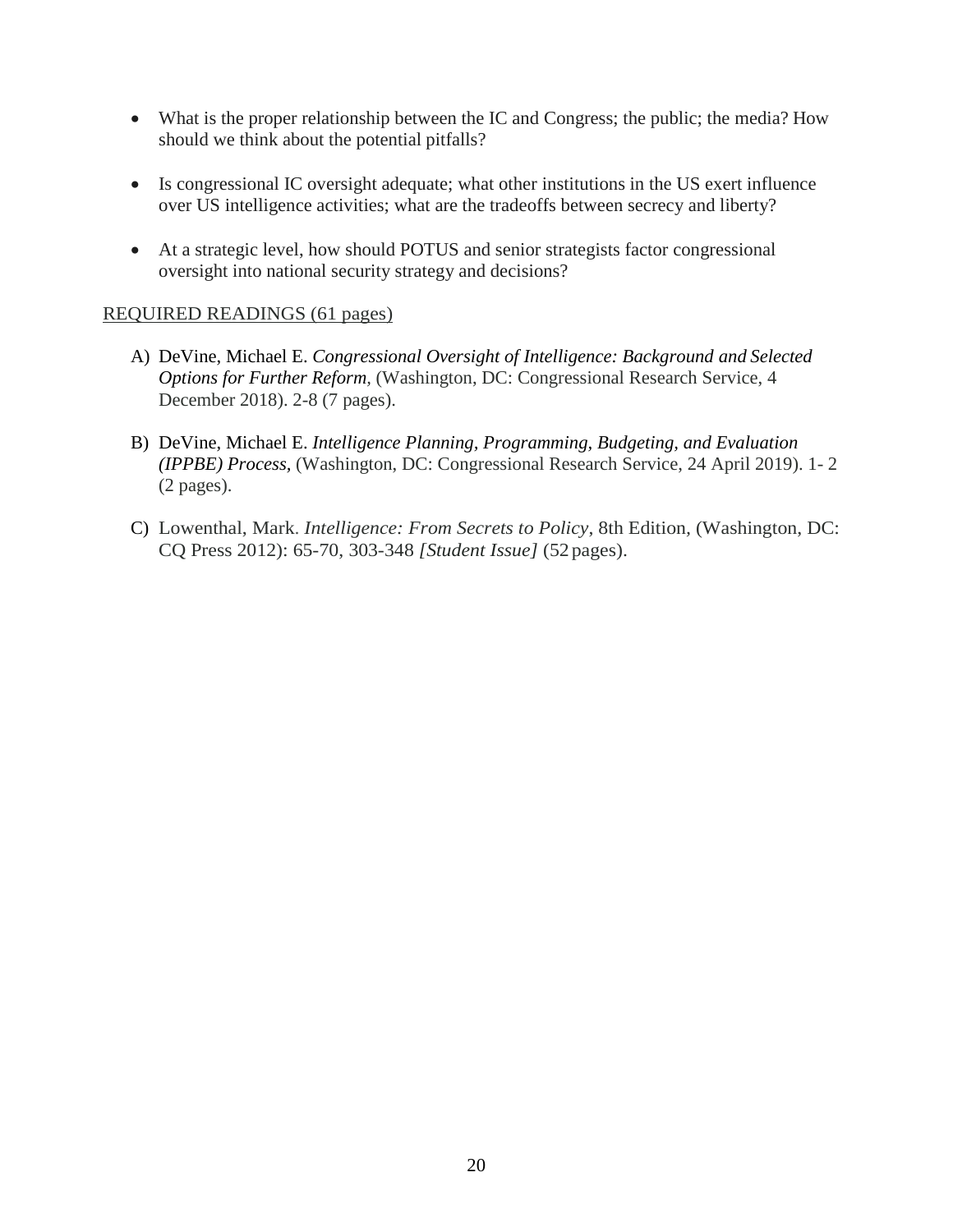## **Topic 11 Intelligence Success and Failure** Tuesday, 1 December 2020, 0830-1030

#### OVERVIEW

This session probes the notion of intelligence "successes" and "failures" by looking at several specific cases and reviewing the factors behind their outcomes and the related consequences for the intelligence business. We will explore why "failures" tend to attract more publicity and discuss expectations of the IC's capabilities and responsibilities for protecting America's national security, foreign policy interests, and the lives of its soldiers and citizens. In considering why failures occur, we will examine a range of challenges the IC has faced throughout its history: (1) cognitive challenges such as bias and mirror imaging (2) organizational challenges such as bureaucratic stove-piping, turf battles, and information hording (3) policy challenges such as politicization, leaks, and ineffective communication between the IC and policymakers.

#### SEMINAR OBJECTIVES

- 1. *Analyze* events for success or failure.
- 2. *Convey* the inherent difficulties of defining intelligence successes or failures.
- 3. *Explain* whether intelligence failures are inevitable and, if so, what are the implications for intelligence support to decision makers.
- 4. *Describe* the underlying causes, context, and attributes of intelligence successes and failures.

#### ISSUES FOR CONSIDERATION

- Are intelligence failures inevitable? If so, why and what mitigation options are key?
- How should intelligence performance be judged and measured; can it be?
- Who decides whether intelligence fails or succeeds—intelligence professionals, customers, academics, the public, etc.?
- What are the pros/strengths and cons/weaknesses of intelligence reform?

#### REQUIRED READINGS (72 pages)

- A) Bar-Joseph, Uri. "A Heterodox Conclusion on Intelligence Failures in the Age of Cyberwarfare." War on the Rocks, 3 January 2017. Accessed 18 July 2019 [\(Weblink\)](https://warontherocks.com/2017/01/a-heterodox-conclusion-on-intelligence-failures-in-the-age-of-cyberwarfare/) (3 pages).
- B) Ford, Harold P. "Why CIA Analysts Were So Doubtful About Vietnam," *Studies in Intelligence. (CIA,* No. l, 1997). Accessed 18 July 2019 [\(Weblink\)](https://www.cia.gov/library/center-for-the-study-of-intelligence/kent-csi/vol40no5/pdf/v40i5a10p.pdf): 85-94 (10 pages).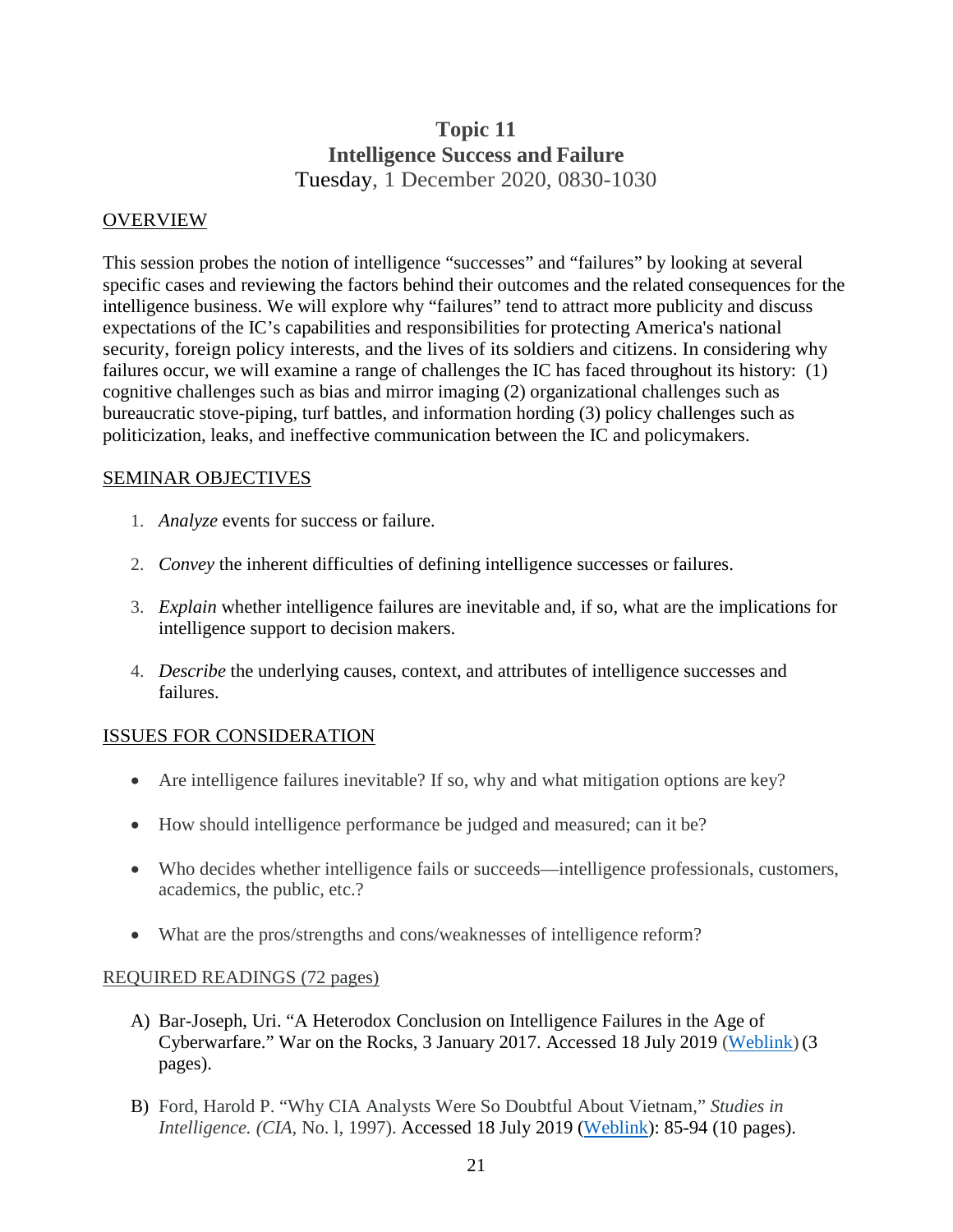- C) Ford, Harold P. "William Colby As Director of Central Intelligence: The Yom Kippur War of October 1973" in *President Nixon and the Role of Intelligence in the 1973 Arab-Israeli War*. CIA.gov (30 January 2013). Accessed 18 July 2019 [\(Weblink\)](https://www.cia.gov/library/publications/international-relations/arab-israeli-war/nixon-arab-isaeli-war.pdf): 15-23 (9 pages).
- D) Pillar, Paul. "Think Again: Intelligence," *Foreign Policy*, 3 January 2012. Accessed 18 July 2019 [\(Weblink\)](http://foreignpolicy.com/2012/01/03/think-again-intelligence/) (5 pages).
- E) US Government. "A Tradecraft Primer: Structured Analytic Techniques for Improving Intelligence Analysis, March 2009." Accessed 16 July 2019 [\(Weblink\)](https://www.cia.gov/library/center-for-the-study-of-intelligence/csi-publications/books-and-monographs/Tradecraft%20Primer-apr09.pdf) (45 pages). Optional reading from Topic 4.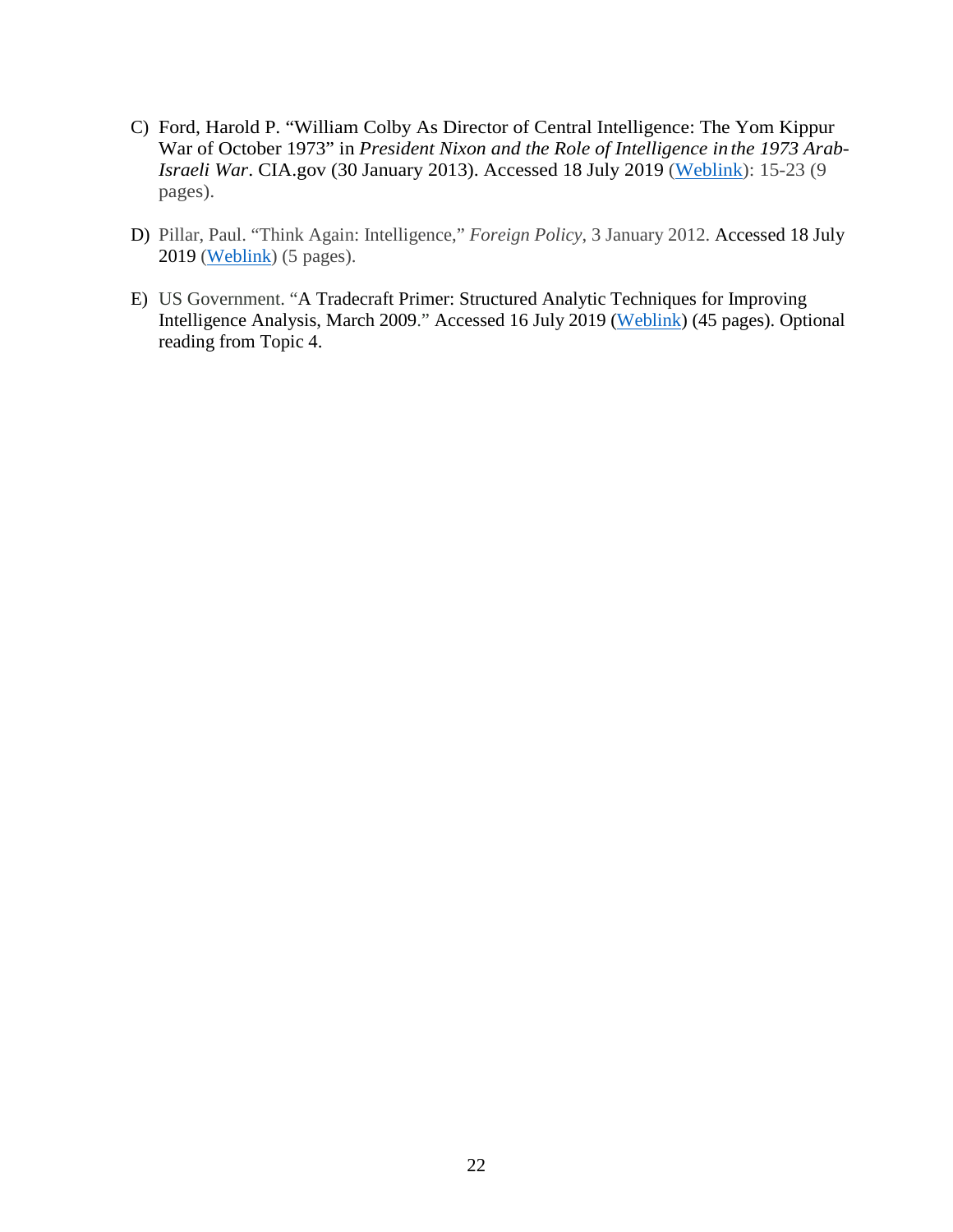## **Topic 12 Strategic Views on Intelligence: The Coming Decade and Beyond**

Tuesday, 8 December 2020, 0830-1030

#### **OVERVIEW**

We begin this session with each student presenting an intelligence strategy for a current national security challenge. Building on what has been learned thus far, the strategy should leverage at least three distinct intelligence capabilities and three IC components (which may have overlapping capabilities).

After the presentations, we will then close out the course with a discussion of the difficult tradeoffs our nation faces between the requirements for secrecy and national security and our commitment to civil liberties and transparent governance. We will also consider potential strategic challenges that might confront the IC in the future and how the IC's role in contributing to national security strategy might evolve.

#### SEMINAR OBJECTIVES

- 1. *Identify* the challenges that will face the US IC over the next decade and beyond.
- 2. *Understand* the role of wild cards, black swans and other unknowns.
- 3. *Assess* the appropriate balance between the competing interests of national security and civil liberties in the national security strategy context.
- 4. *Analyze* the evolving nature of national intelligence and potential new ways intelligence may be tasked to support policy makers, national security strategists and warfighters.

#### ISSUES FOR CONSIDERATION

- What are the most important issues for tomorrow's intelligence professionals, and how can or should the IC prepare?
- What are wild cards could change the IC's strategic trajectory?
- How should US national security strategists and policymakers factor civil liberties and futures thinking into their respective decisional processes?

#### REQUIRED READINGS (47 pages, *plus some skimming*)

- A) Lowenthal, Mark. "Chapter 13. Ethical and Moral Issues in Intelligence" in Intelligence; From Secrets to Policy, 8th Edition, (Washington, DC: CQ Press 2017): 449-452 [Student Issue] (3 pages).
- B) United States Foreign Intelligence Surveillance Court website. Accessed 18 July 2019 [\(Weblink\)](https://www.fisc.uscourts.gov/) (skim website).